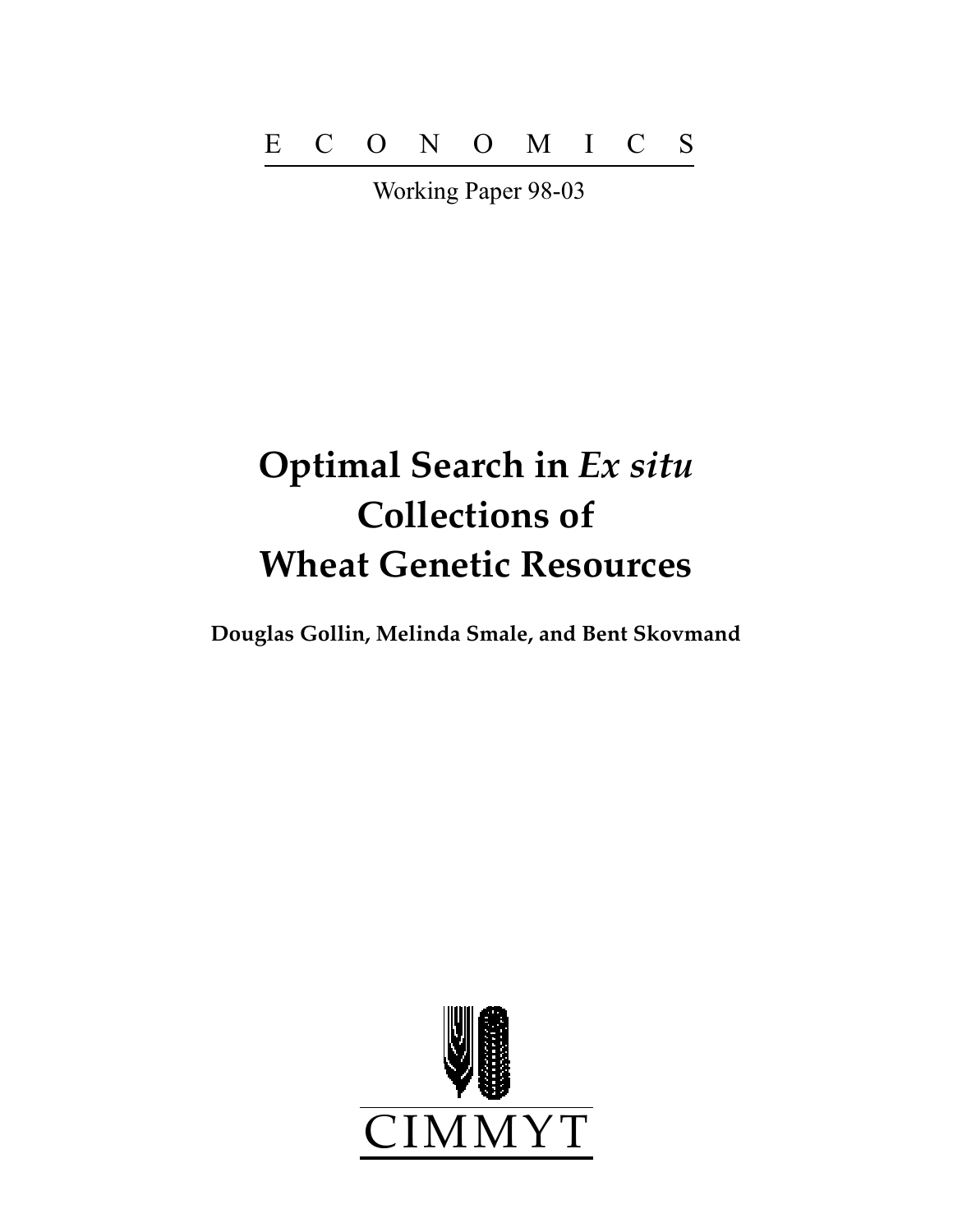CIMMYT is an internationally funded, nonprofit scientific research and training organization. Headquartered in Mexico, the Center works with agricultural research institutions worldwide to improve the productivity and sustainability of maize and wheat systems for poor farmers in developing countries. It is one of 16 similar centers supported by the Consultative Group on International Agricultural Research (CGIAR). The CGIAR comprises over 50 partner countries, international and regional organizations, and private foundations. It is co-sponsored by the Food and Agriculture Organization (FAO) of the United Nations, the International Bank for Reconstruction and Development (World Bank), the United Nations Development Programme (UNDP), and the United Nations Environment Programme (UNEP).

Financial support for CIMMYT's research agenda currently comes from many sources, including the governments of Australia, Austria, Belgium, Canada, China, Denmark, France, Germany, India, Iran, Italy, Japan, the Republic of Korea, Mexico, the Netherlands, Norway, the Philippines, Spain, Switzerland, the United Kingdom, and the USA, and from the European Union, the Ford Foundation, the Inter-American Development Bank, the Kellogg Foundation, the OPEC Fund for International Development, the Rockefeller Foundation, the Sasakawa Africa Association, UNDP, and the World Bank.

Responsibility for this publication rests solely with CIMMYT.

Printed in Mexico.

**Correct citation:** Gollin, D., M. Smale, and B. Skovmand. 1998. *Optimal Search in* Ex Situ *Collections of Wheat Genetic Resources*. CIMMYT Economics Working Paper 98-03. Mexico, D.F.: CIMMYT.

#### **ISSN:** 0258-8587

**AGROVOC descriptors:** Wheats; Genetic resources; Germplasm; Germplasm conservation; Gene banks; Gene pools; Management; Cost benefit analysis; Economic analysis; Simulation models; Statistical analysis; CIMMYT; Plant breeding; Pest resistance; Aphidoidea; Disease resistance; Blotches

**AGRIS category codes:** E10 Agricultural Economics and Policies F30 Plant Genetics and Breeding

**Dewey decimal classification:** 338.16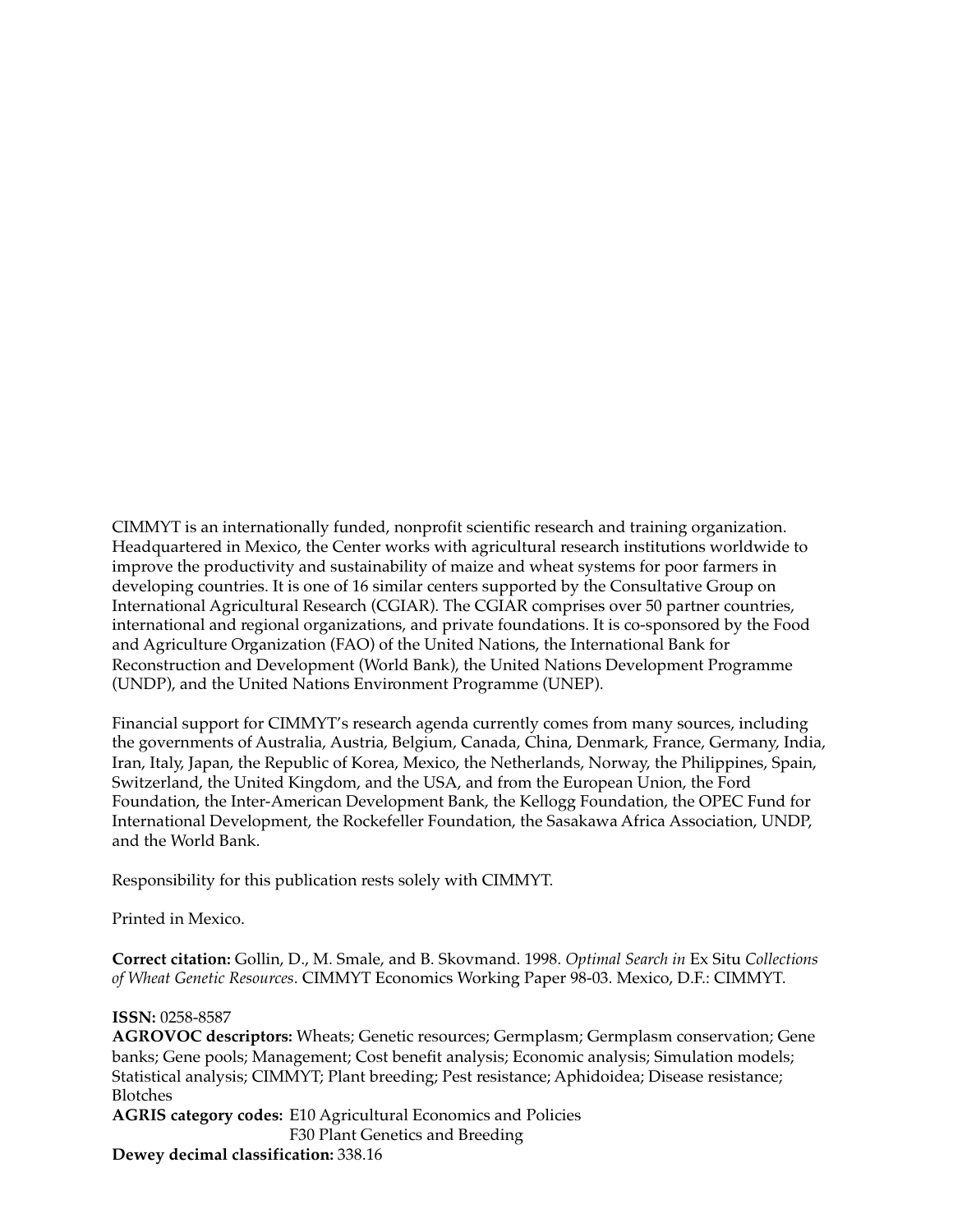# **Contents**

#### **Page**

- **iv Abstract**
- **v Tables**
- **v Figures**
- **1 Introduction**
- **2 Related Search Models**

#### **4 A Search Theoretic Model of an** *Ex situ* **Collection of Crop Genetic Resources**

- 4 Searching for Resistance or Tolerance: Minimum Values
- 6 The Value of Successful Search
- 8 Optimal Search Strategies<br>9 Solution Approach
- Solution Approach

#### **12 Results**

- 12 Optimal Search with Perfect Information
- 16 The Value of Specialized Knowledge
- 17 Searching for Resistance in Multiple Categories of Material

#### **21 Conclusions, Implications, and Directions for Further Research**

#### **23 Appendix 1. Methods**

- 23 Probability Distributions for Traits<br>25 Table 1. Summary of Parameters are
- Table 1. Summary of Parameters and Assumptions

#### **27 References**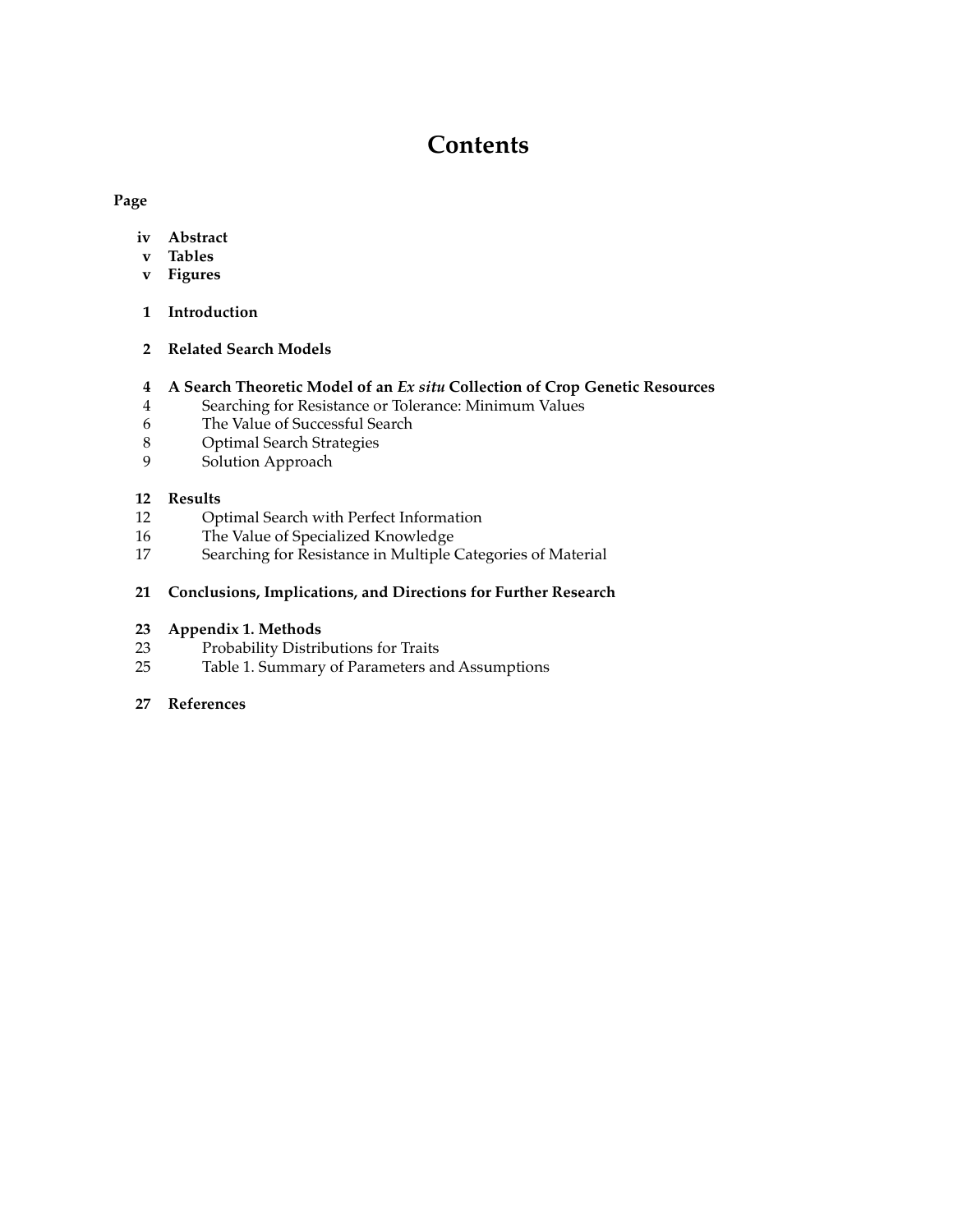## **Abstract**

This paper develops a theoretical model for analyzing gene bank management decisions regarding the search for traits of economic value in *ex situ* collections of wheat. The model is applied to data on the probability of finding useful sources of resistance to Russian wheat aphid (*Diuraphis noxia*) and septoria tritici leaf blotch, using Monte Carlo simulations for sampling distributions, simulations of varietal diffusion paths, and actual cost data from searches. Three specific questions are posed and answered: (1) what is the optimal size of search among genetic resources of a given type for a trait of economic value? (2) what is the value of specialized knowledge about which genetic resources are most likely to display resistance? and (3) how should search resources be allocated across types of genetic resources? Results demonstrate the sensitivity of the optimal size of search to the economic importance of the problem, the probability distributions of the trait in different types of genetic resources, and the costs and time lags associated with transferring the trait into usable breeding material. The costs and time lags involved with conventional pre-breeding techniques imply that in some searches, certain categories of genetic resources (such as landraces) will be systematically ignored. The fact that they may be rarely utilized does not imply that collections of landraces have no value, however, as shown in the case of Russian wheat aphid. Though applied here to data on insect and disease resistance, the model can be adapted to search decisions for other types of traits.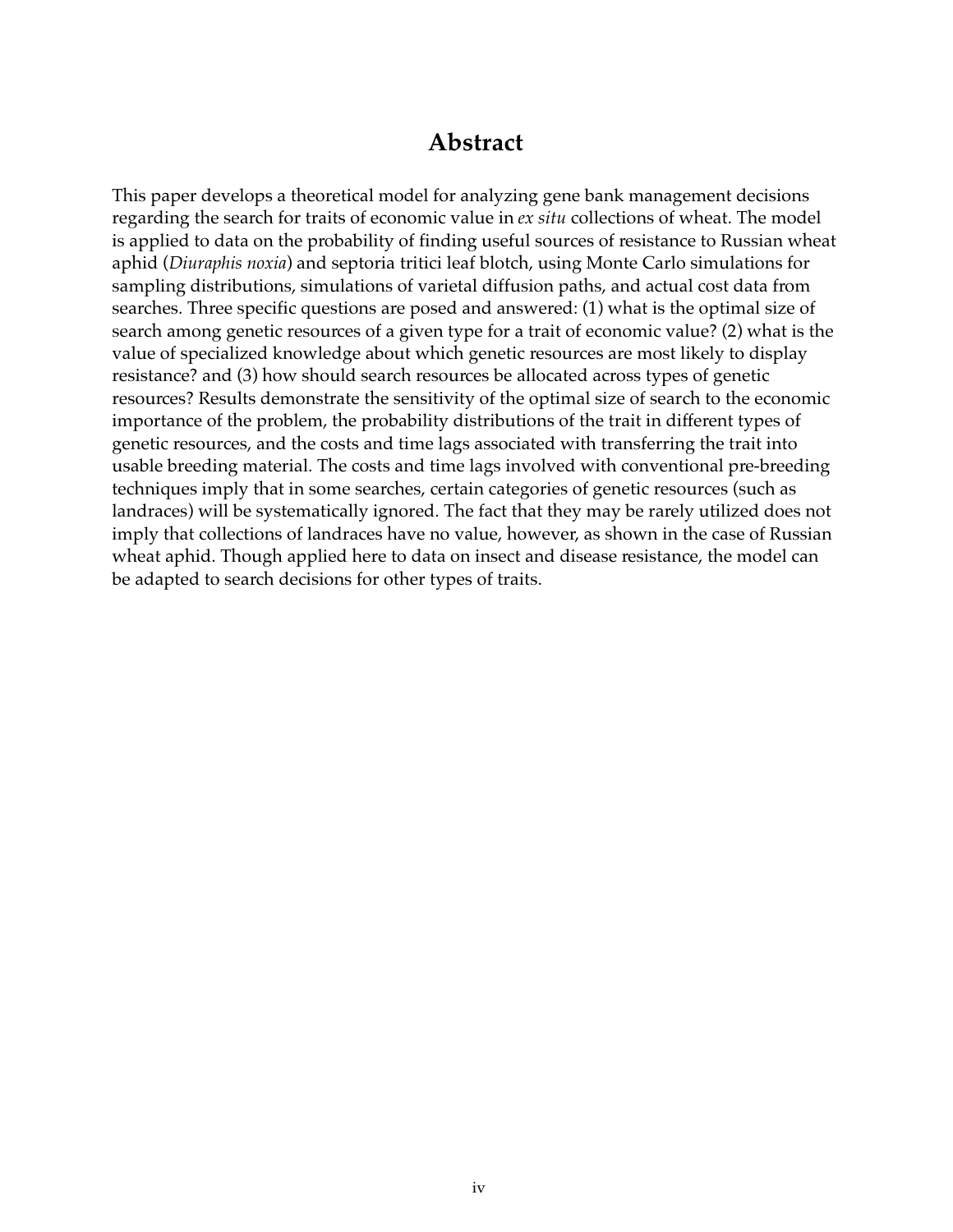# **Tables**

#### **Page**

- 14 Table 1. Benefit streams associated with finding a source of resistance to Russian wheat aphid in a bread wheat landrace, under alternative assumptions
- 16 Table 2. Optimal search size and expected net benefits as determined by the size of total benefit stream, for the case of Russian wheat aphid
- 19 Table 3. Benefit streams associated with finding a source of resistance to septoria tritici leaf blotch in breeding materials of spring bread wheat
- 19 Table 4. Benefit streams associated with finding a source of resistance to septoria tritici leaf blotch in emmer wheat
- 26 Appendix 1: Table 1. Summary of base parameters for benefit simulations

# **Figures**

- 13 Figure 1. Actual distribution of resistance to Russian wheat aphid in landrace accessions, with smooth fitted approximation
- 15 Figure 2. Probability of finding usefully resistant material from draws of given sample size, Monte Carlo simulations and smoothed function
- 15 Figure 3a. Marginal costs and marginal benefits of searching for Russian wheat aphid resistance in a sample of *Triticum aestivum* landraces, Low Scenario (total benefits = \$1.2 million)
- 16 Figure 3b. Marginal costs and marginal benefits of searching for Russian wheat aphid resistance in a sample of *Triticum aestivum* landraces, Medium Scenario (total benefits = \$3.77 million)
- 16 Figure 3c. Marginal costs and marginal benefits of searching for Russian wheat aphid resistance in a sample of *Triticum aestivum* landraces, High Scenario (total benefits = \$18.23 million)
- 17 Figure 4. Beta distribution to approximate actual pattern resistance to Russian wheat aphid in 1,089 Iranian landraces of *Triticum aestivum*, as fitted by least squares approximation technique
- 17 Figure 5. Probability of finding materials resistant to Russian wheat aphid in draws from a population of Iranian landraces
- 18 Figure 6. Actual and fitted distributions of resistance for septoria tritici leaf blotch in 1,834 breeding lines
- 18 Figure 7. Actual distribution of resistance to *Septoria tritici* in 1,729 accessions of emmer, with smooth fitted approximation
- 26 Appendix 1: Figure 1. Costs of germplasm evaluation and utilization, for *Septoria tritici* resistance in 215 accessions of emmer, by type of scientific activity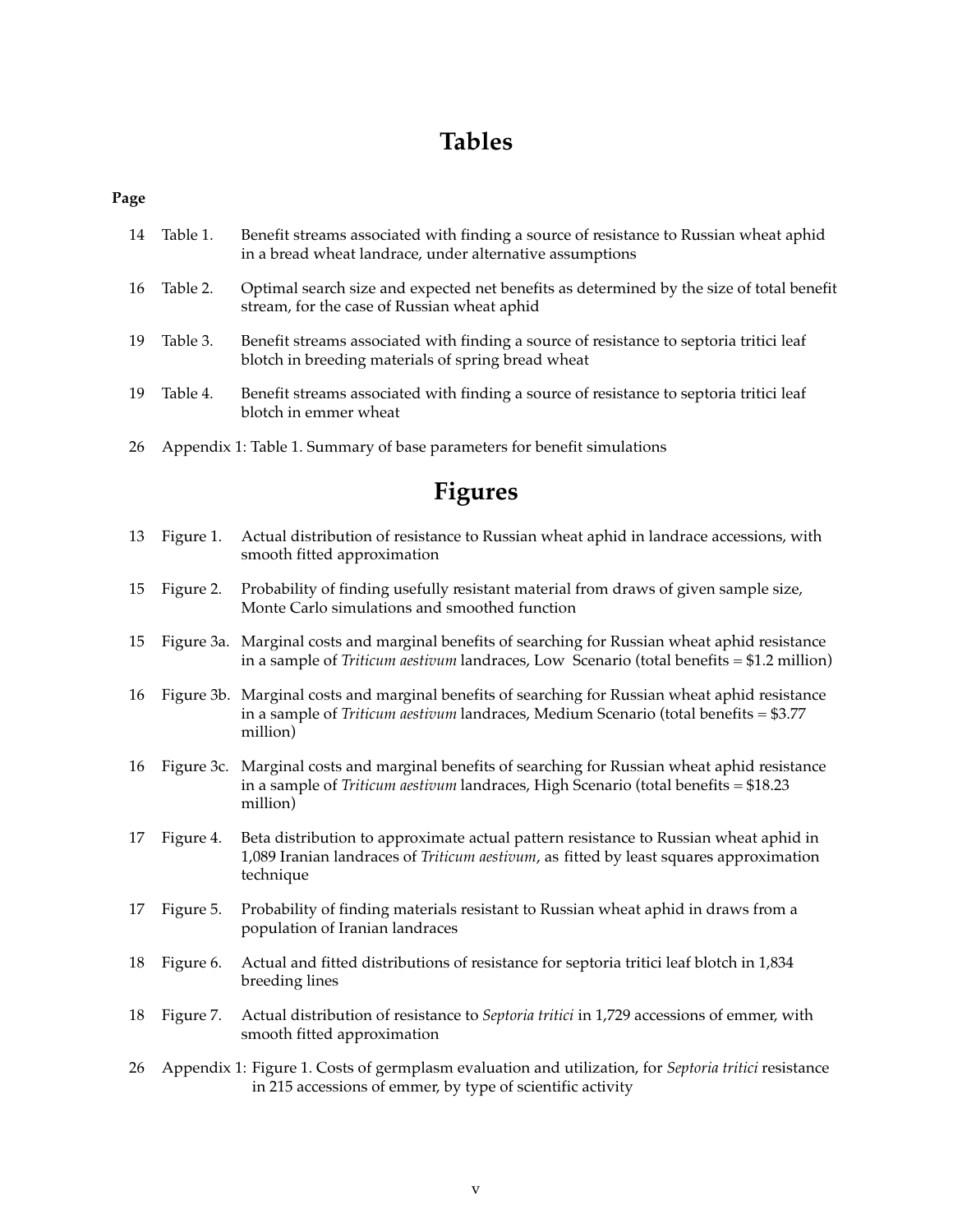# **Optimal Search in** *Ex situ* **Collections of Wheat Genetic Resources**

*Douglas Gollin, Melinda Smale, and Bent Skovmand*

## **Introduction**

Much public and scientific attention in recent years has focused on the protection and conservation of genetic resources. The threats posed to a handful of wildlife species-such as elephants and condors—have attracted the greatest attention, along with the loss of pristine habitats, such as rainforests and oceans. Increasingly, however, genetic diversity for agriculture has surfaced as a cause for public concern. Questions have been raised about the adequacy and management of *ex situ* collections of crop germplasm.

There are two principal strategies for preserving genetic resources for crop species, which are increasingly viewed as complements rather than as exclusive alternatives. One strategy is to preserve different varieties or species *in situ*. For cultivated species, *in situ* conservation, as currently understood, implies the management of traditional varieties and wild materials by farmers in centers where the crop has evolved (Maxted et al*.* 1997). The other strategy is to preserve seeds or other propagative materials *ex situ*, in a collection that is physically separated from the environment of origin. Historically, *ex situ* collections of economically important crops date back hundreds of years. Early collections consisted of botanical gardens or simple fields in which different plant varieties were maintained through cultivation. Today, *ex situ* collections are more technologically sophisticated. For many crops, present-day gene banks are essentially huge refrigerators designed to store samples of seed under low temperature and humidity for long periods of time.

For most cultivated species, extensive *ex situ* collections already exist. In wheat, the Food and Agriculture Organization (FAO) of the United Nations estimates that 95% of wheat landraces and 60% of wild species have been collected, although the origin of these figures is unclear. Similarly high figures are reported for other major crops, such as rice and maize, although wild species coverage is lower for these crops (FAO 1996). Since the 1970s, many national and international research programs have upgraded their gene banks, but Wright (1997) argues that the utilization of these resources has not kept pace with their expansion.

The issues investigated in this paper concern the economics of gene bank utilization. What is the optimal "size" of a search for useful materials? Do large collections ever have value? In a collection of 35,000 landraces, are marginal accessions likely to be redundant for all practical purposes, or might they be valuable under some circumstances? Is low utilization by breeding programs of existing gene banks an indication of inefficiency or excessive capacity? Are breeders and other scientists wastefully ignoring the materials in gene banks?

To answer these questions, we propose a relatively simple statistical framework developed from search theory. We apply the model to data on resistance to Russian wheat aphid (RWA) (*Diuraphis noxia*) and septoria tritici leaf blotch, using frequency distributions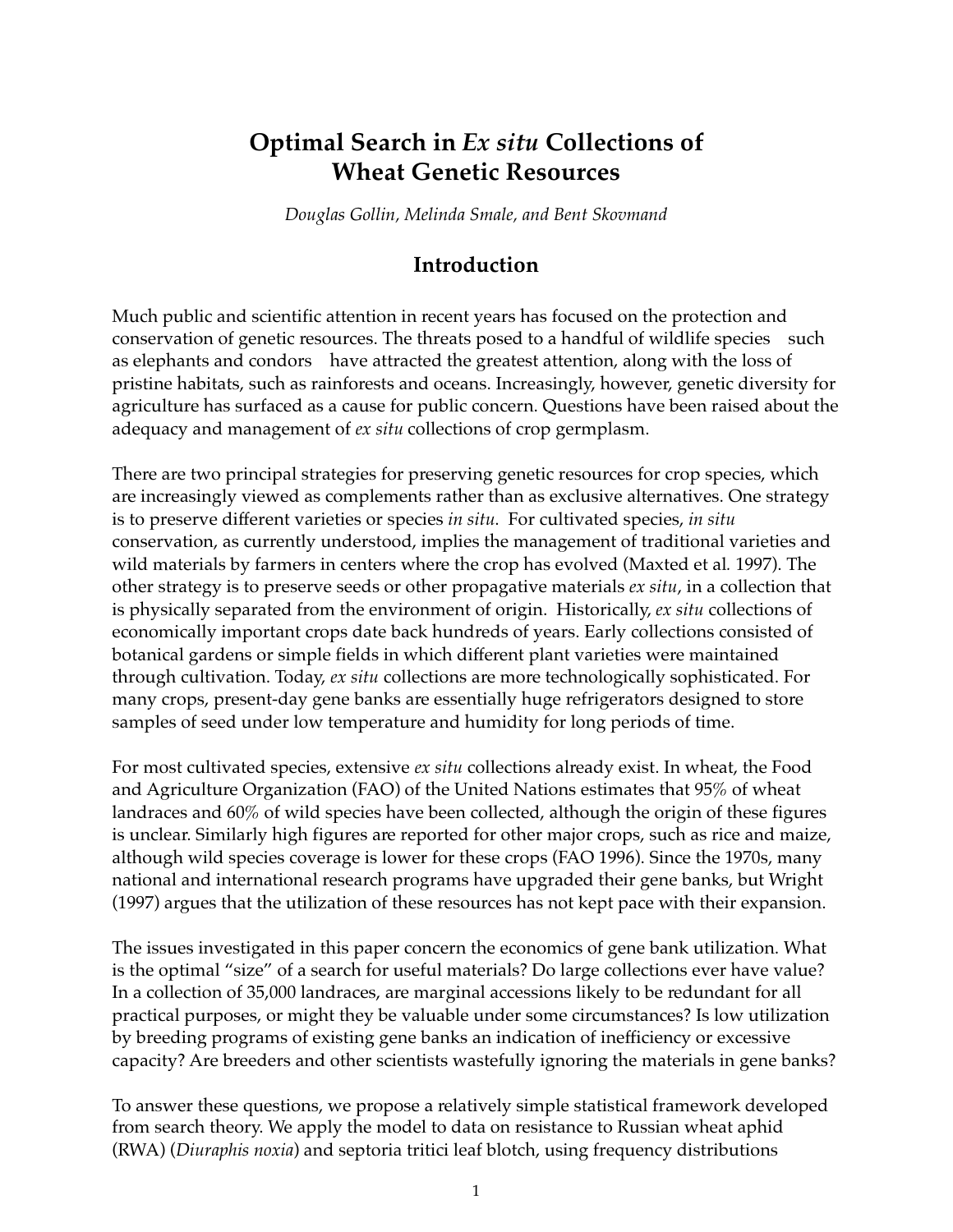obtained from the Genetic Resources Information Network  $(GRIN)^1$  and CIMMYT scientists. The frequency distributions are used to estimate "smooth" representations of the hypothetical underlying distributions for resistance. We combine this information with estimates of the benefits that can be attained from finding resistant materials and information on the cost of searching for resistant materials, both from CIMMYT databases. The model then guides us in identifying optimal strategies for searching the gene bank and for utilizing different materials. We use Monte Carlo simulations to solve the model computationally.

Three specific questions are posed and answered in the analysis. First, what is the optimum number of gene bank accessions that should be included in a search for a useful trait, given a category of genetic resources? Second, what is the value of specialized knowledge about the distribution of desirable traits across types of germplasm? In this case, we compute the value of knowing that resistance to RWA is more common among a set of bread wheat (*Triticum aestivum*) landraces from Iran than among the general population of bread wheats. Third, we ask how should an optimal search proceed when scientists can hunt for a particular trait among two distinct populations with differing distributions of resistance (using the case of septoria tritici leaf blotch as an illustration)?

The next section discusses briefly two search models that economists have previously applied to the analysis of genetic resources. Our search theoretic framework is then presented, followed by a description of the computational methods used to apply it. Results of the experiments are then presented and discussed. Limitations of the method, implications, and further research directions are provided in the final section.

# **Related Search Models**

There is little confusion or disagreement over which concepts to apply in economic analysis of genetic resources; simple marginal analysis is appropriate (Brown 1990; Evenson 1993; Pearce and Moran 1994; Swanson 1995). Genetic resources should be collected so long as the marginal expected benefits exceed the marginal costs of collection and storage. Searches of a collection should proceed until the marginal expected value of success is outweighed by the search cost.

Evenson and Kislev (1975) used a simple search model to illustrate the economics of agricultural research. In their model, new crop varieties were "discovered" through a costly search (research) process. Using data on sugarcane research, they answered questions about optimal search strategies, investigated the effects of changes in research technology, and explored other policy issues. A general implication of their model was that additional investments in research would be likely to pay off, either by "discovering" improved varieties or reducing search costs.

<sup>1</sup> Genetic Resources Information Network (GRIN) of the U.S. National Small Grains Collection, U.S. Department of Agriculture, Agricultural Research Service.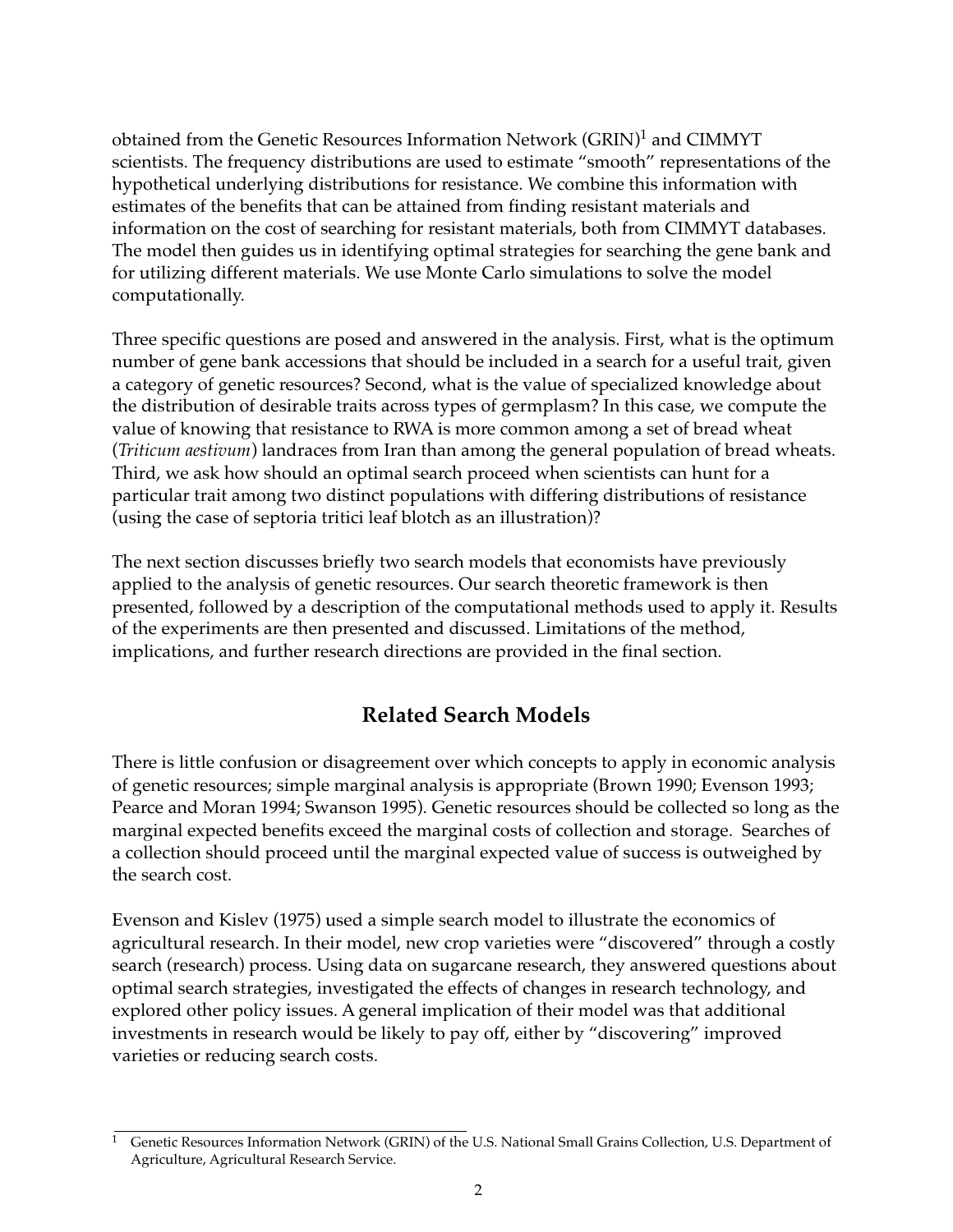More recently, Simpson et al*.* (1996) applied a search model to the problem of valuing a marginal species in a tropical rainforest.<sup>2</sup> In that model, pharmaceutical researchers test a large number of species for a particular trait of economic value. The trait is assumed to be distributed randomly and uniformly across the entire population; with a given probability, each species either possesses the trait or fails to possess the trait. The search process consists of repeated and independent Bernoulli trials. The authors arrive at the striking conclusion that under most plausible specifications, the expected value of a marginal species is minuscule: "*regardless* of the probability with which the discovery of a commercially useful compound may be made, if the set of organisms that may be sampled is very large, the value of the marginal species must be very small" (emphasis in the original).

Simpson et al*.* thus take a relatively pessimistic view towards the marginal value of genetic resources, in contrast to the generally optimistic view of Evenson and Kislev. This essential difference indicates the sensitivity of search theoretic models to important assumptions concerning the *redundancy* of materials in a collection of objects to be searched and to empirical issues about the "rareness" of valuable traits.

Suppose that a desirable trait is found with some distribution within a particular population and that it is equally useful wherever it is found. For example, assume we are seeking flowers that are yellow and that any shade of yellow is equally useful. In this case, there is perfect substitutability among the subpopulation of species that possesses the trait (all yellow flowers) and zero substitutability with the remainder of the population. Once a single yellow flower is found, all further search becomes redundant. This is an assumption in Simpson et al*.* (1996).

Alternatively, suppose that the desired trait can be found in varying intensities or forms, so that it can be conceptualized as a continuous variable. For example, gold might be found in different deposits of ore at varying degrees of concentration, or a number of different plants might have antibacterial properties of varying usefulness. In this case, there is imperfect substitutability among materials in the population. Different materials are more or less desirable, according to some index, and a distribution of "desirability" is found across the population. Also, additional search is always expected to offer some marginal benefit unless an extreme value has been obtained. This is the result obtained by Evenson and Kislev (1975) and reiterated in Evenson (1996).

In addition to this theoretical difference between the two models, there are underlying differences in their views concerning the distribution of useful traits and the costs and benefits of search. Simpson et al. note that their results are sensitive to the relative magnitudes of costs and benefits as well as to the distribution of a trait within a population.

To answer questions about searching *ex situ* collections of crop genetic resources, a model is needed that does not arbitrarily impose any assumption about the nature or distribution of desirable traits. Data is also required on the actual distributions of traits within the relevant

<sup>2</sup> In a similar paper, Simpson and Sedjo (1996) apply the same general model to conserving genetic resources for agriculture.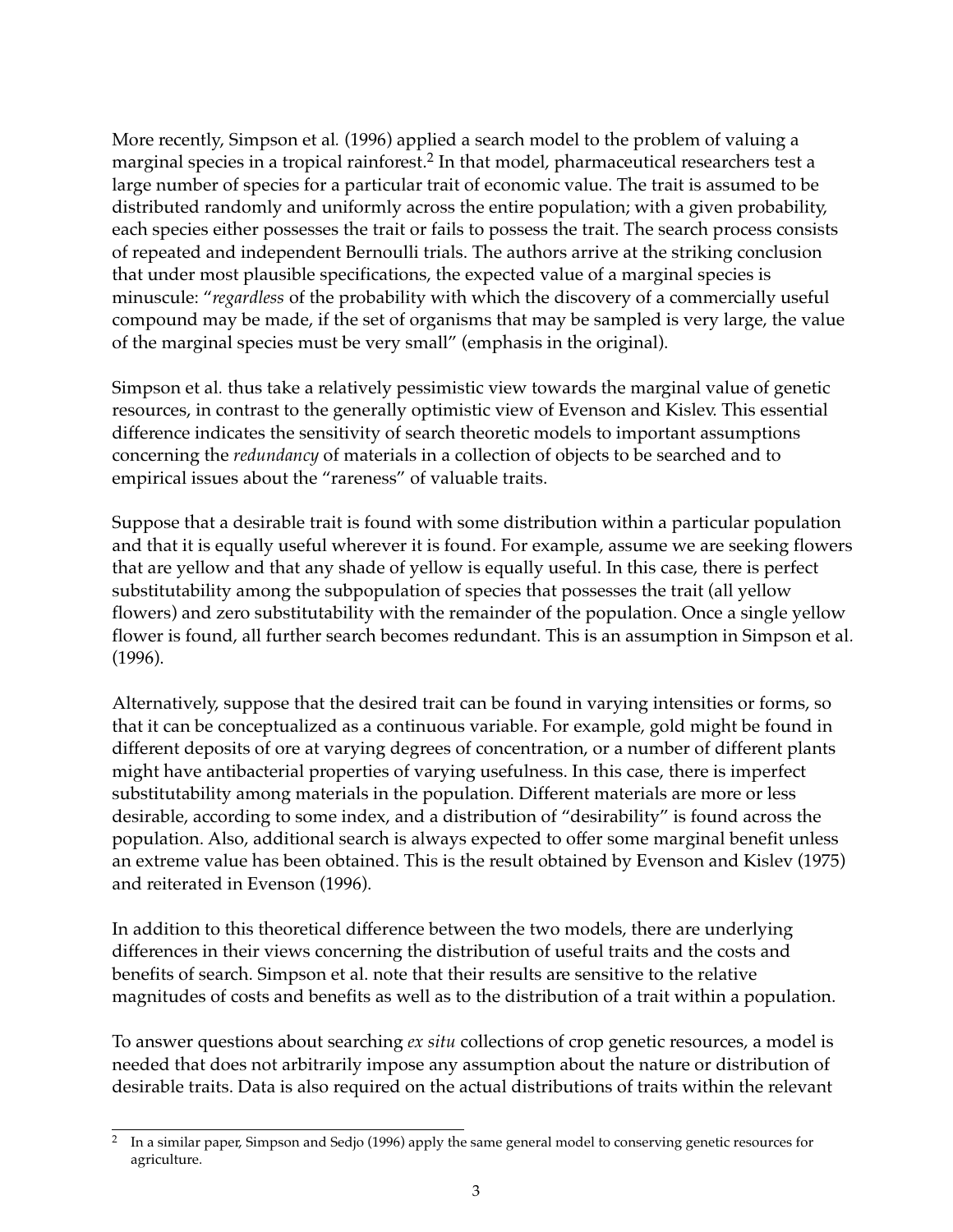population and on the costs and benefits of searching for such traits. Within the literatures on agricultural science and applied genetics, relatively little recent work has looked at the overall variation in traits across large populations of crop varieties. Recent studies focus on molecular differences among varieties and compare small segments of DNA (Autrique et al*.* 1996; Tsegaye et al*.* 1994; Pecetti and Damania 1996; Chen et al*.* 1994), although molecular analysis of genetic diversity in wheat has not yet advanced to the point where it can tell us much about the distributions of rare alleles within large populations of wheat varieties. While Tanksley and McCouch (1997) have argued that phenotypic evaluation to determine the breeding value of an accession is likely to be misleading (especially with respect to quantitative characteristics), phenotypic evaluation is the best tool now available. The following model and analysis are most relevant to searches involving phenotypic analysis of economically useful traits.

# **A Search Theoretic Model of an** *Ex situ* **Collection of Crop Genetic Resources**

#### **Searching for Resistance or Tolerance: Minimum Values**

Many traits of economic importance are found in varying degrees within a population of varieties or within a category of a crop's genetic resources. For many descriptive traits, such as plant height or leaf thickness, the distribution across the population approximates normal. For other traits, the distribution within the population may follow another pattern. With diseases and pathogens, many populations may display little resistance, while the remainder display varying degrees of resistance.

Typically, scientists score varieties on a three-, five-, six-, or nine-point scale in evaluation and characterization trials. Let *s* denote the score achieved by a variety, where  $s \in S$ . For simplicity, let  $S = [0, 1]$ . In keeping with common agricultural practice, let low scores be considered "better" than high scores; in other words, a variety with  $s = 0$  is superior to one with  $s = 1$ .

Let the distribution of varieties within subpopulation *j* be denoted by ∆*<sup>j</sup>* (*S*), where *j*∈ *J* denotes a particular subpopulation of varieties from the set *J* of possible subpopulations. For example, we might be interested in differences in distributions across landraces (LR), obsolete lines (OB), synthetics (SY), and elite lines (EL). Then,

**(1)** *J*...{*LR,OB,SY,EL*}.

∆

Suppose that *n* draws are taken from the distribution  $\Delta^j(S)$ . Let  $y_1$  be the score achieved on the *i*<sup>th</sup> draw from this distribution. Then define the order statistic  $Z_n^j$  as follows:

(2) 
$$
Z_n^j = \min[y_1, y_2, ..., y_n].
$$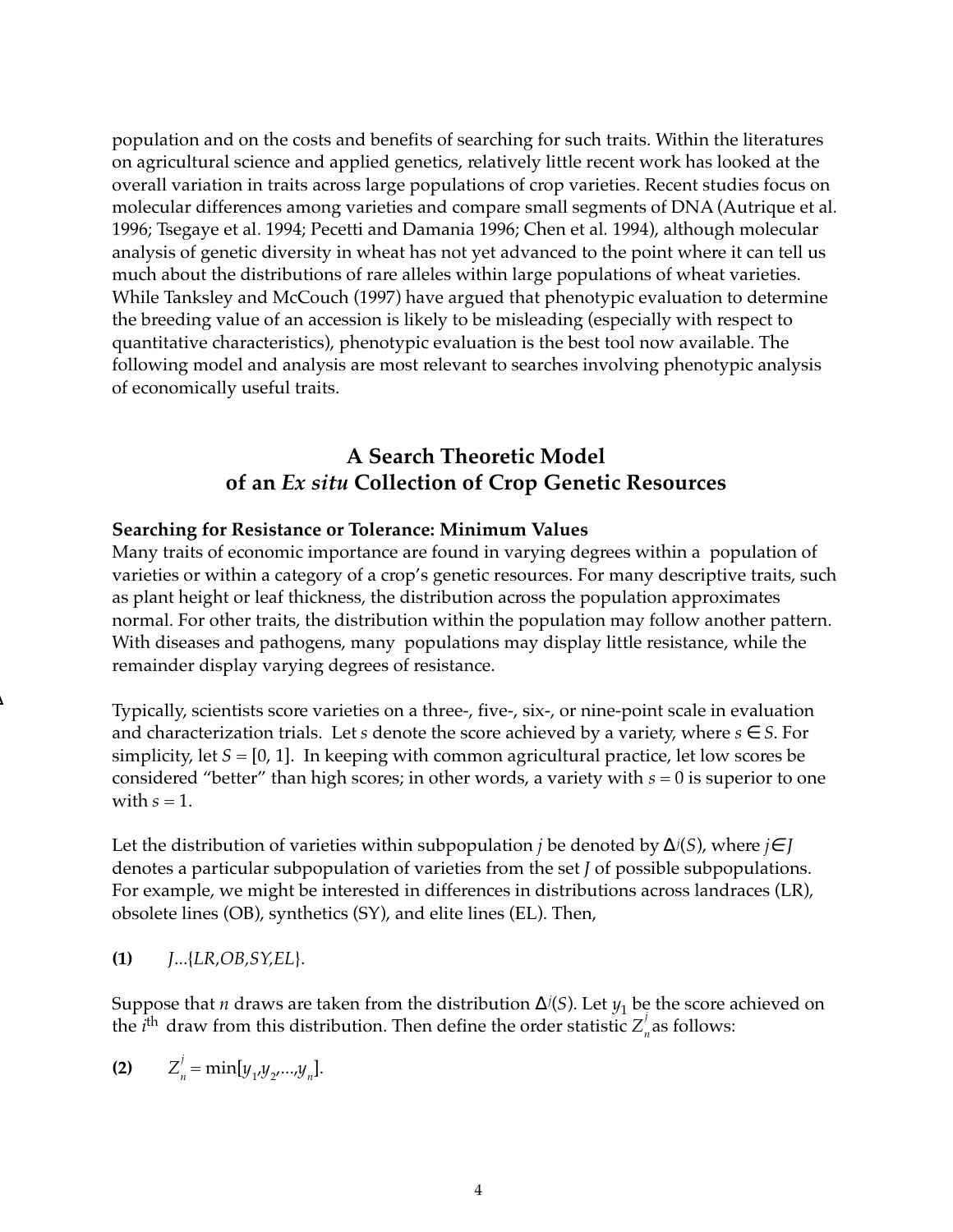The *minimum value*, in most scoring systems, is the most resistant—and hence most desirable material.3

Note that the expected minimum value depends on the number of materials drawn from the distribution. Given a distribution of scores, ∆*<sup>j</sup>* (*S*), it is a straightforward process to derive an expression for the distribution of the minimum value.

Let *z* be a particular score, such that *z*∈ *S*. Then the probability that the minimum value attained in *n* draws from the distribution exceeds *z* is given by:

(3) 
$$
\Pr[y_1 \ge z; y_2 \ge z; ... y_n \ge z].
$$

Let  $f_j$ (s) denote the probability density function for the distribution  $\Delta$ *j*(*S*), and let  $F_j$ (s) denote the cumulative density function for this distribution. Then the probability that  $y_1 \geq z$  can be written, for all *i*, as [1-  $F_j(z)$ ]. Assuming that the *n* draws are independent and identically distributed, the probability that all the draws will exceed *z* can be written simply as:

(4) 
$$
\Pr\{z \leq \min\left[y_1, y_2, ..., y_n\right]\} = [1 - F_j(z)]^n
$$

We can think of the probability that *z* will be a minimum value from a given number of draws, *n*, as being related to a cumulative density function for *z*. Let  $H_n^j(z)$  designate this cumulative density function; thus,

(5) 
$$
H_n^j(z) = \Pr\{z \ge \min \left[ y_{1'} y_{2'} ... , y_{n'} \right] \}
$$

It follows directly from equation (5) that  $H_n^j(z) = 1$ -  $[1-F_j(z)]^n$ . From this cumulative density function, we can also derive a probability density function for *z*. Let  $h_n^j(z)$  represent the probability that *z* is the minimum value attained in *n* draws from the distribution ∆*<sup>j</sup>* (*S*). Then it follows that  $\ h_n^j(z)$  can be derived from  $H_n^j(z)$ , so that:

(6) 
$$
h_n^j(z)=n[1-F_j(z)]^{l-1}f_j(z).
$$

Note that  $h^j_n(z)$  is defined for all possible values  $z\!\in S$ . This function gives the probability that *z* will be the minimum value attained from *n* draws from the distribution ∆*<sup>j</sup>* (*S*)*.* Also note that we can derive an expression for  $h_n^j(z)$  simply from information about the underlying distribution *f j (z)* and the number of draws made from subpopulation *j*. Note that  $h_n'(z)$  is a well-behaved distribution. In particular, it has a well-defined mean and

 $3$  The most resistant materials are not always the ones with the greatest value to breeders. In some instances, breeders may find that varieties with slightly higher susceptibility to a stress are, nonetheless, effective sources of useful traits. Moreover, breeders may occasionally opt for varieties that display moderate susceptibility to a problem, rather than those that are fully resistant, as part of a dynamic breeding strategy in which they seek to limit future evolution of disease and pest biotypes. For example, CIMMYT breeders have for many years sought to breed wheat varieties that display moderate susceptibility to rusts, which are common fungal diseases. For the purposes of this model, however, it is a reasonable and useful generalization to imagine that breeders are seeking the "best" materials by their defined criteria.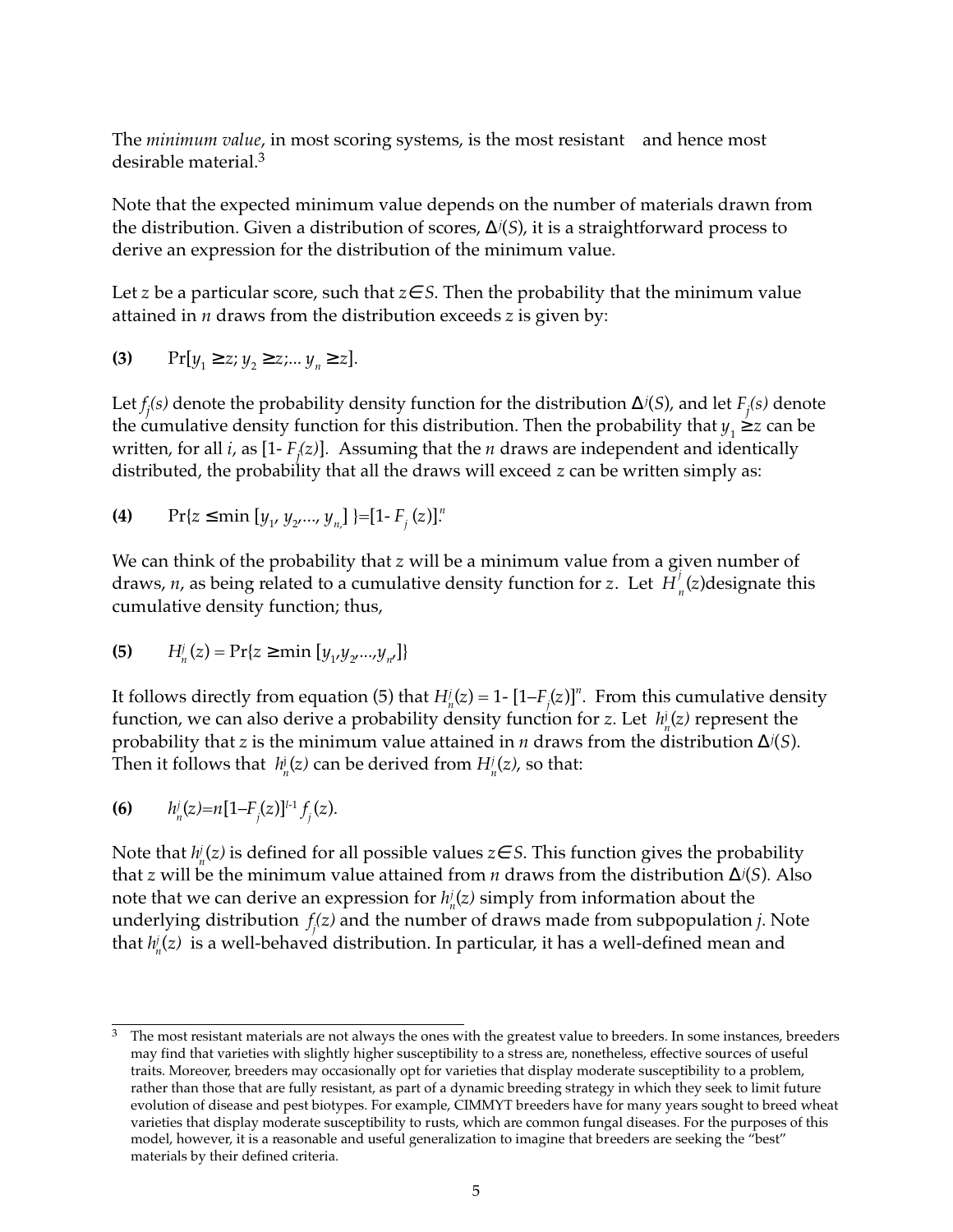variance. Assuming that all the functions are continuous and integrability conditions apply, we get the expected value:

(7) 
$$
E[z_j(n)] = \int_{s \in S} shj(s) ds = \int_{s \in S} s n [1 - F_j(s)]^{l-1} f_j(s) ds.
$$

Note that the expected value of this minimum varies with *n*. The more draws that are taken from the distribution, the smaller the expected value of *z* becomes. The variance of this distribution is also well defined.

For some traits the actual minimum score attained may be of interest. For other traits, it may matter only whether some threshold value is obtained. Either type of trait can be represented with this model; thus, the Bernoulli case considered by Simpson et al*.* (1996) can be viewed as a special case of this more general framework. For the Bernoulli case, we simply define some threshold of usefulness, saying that any variety with a resistance score below *s*\* is useful, and anything with a score above *s\** is not useful. The Bernoulli probability, *p*, is thus the probability that a variety has a resistance score below *s*\* , or in other words,

$$
(8) \qquad p = F_j(s^*)
$$

The probability that a "useful" variety will be found in a search of size  $n$  is given by  $H_{n}^{j}(\boldsymbol{s}^{*})$ , which reduces here to  $1-(1-p)^n$ .

#### **The Value of Successful Search**

Suppose that world agriculture can be divided into a set *M* of agroclimatically similar growing "mega-environments." CIMMYT, for example, classifies the world bread wheat growing areas into "mega-environments" that span different continents and regions within the developing world. CIMMYT views these mega-environments as distinct, from the point of view of technology development. Suppose that a particular mega-environment, *m*, has an average score of  $\overline{z}$  for a given trait. The value of production given this level of the trait is  $V_m(\overline{z})$ .<sup>4</sup> If instead agriculture in this mega-environment obtained a higher trait score of  $\hat{z}$ , the single-period gain would be given by  $v_m(z) - v_m(z)$ . Typically, plant breeders would expect that for some traits, the productivity advantage would fade over time through a kind of depreciation. For example, resistance to pests and diseases typically breaks down over a period of years as new biotypes of pathogens emerge. In contrast, resistance to abiotic stresses (such as drought or salinity) is maintained for longer time periods or may last indefinitely in a fixed environment. Let  $\delta(t)$  represent the depreciation path for a particular trait, and let it be considered as a known parameter of the model. In addition, assume that the discount factor β corresponds to the rate of time preference. Then the returns at date *t* obtained from achieving the score *zˆ* today can be written as:

$$
\textbf{(9)} \qquad \sum_{m \in M} \beta^t \delta\left(t\right) [v_m(\hat{z}) - v_m(\overline{z})].
$$

Although we do not make any explicit assumptions about the form of  $v$  at this stage, we would not generally expect that *v* is linear in *z*. In other words, the value of achieving a particular degree of resistance is not linear in the degree of resistance. Usually we would expect that *v* is increasing but concave with respect to *z*.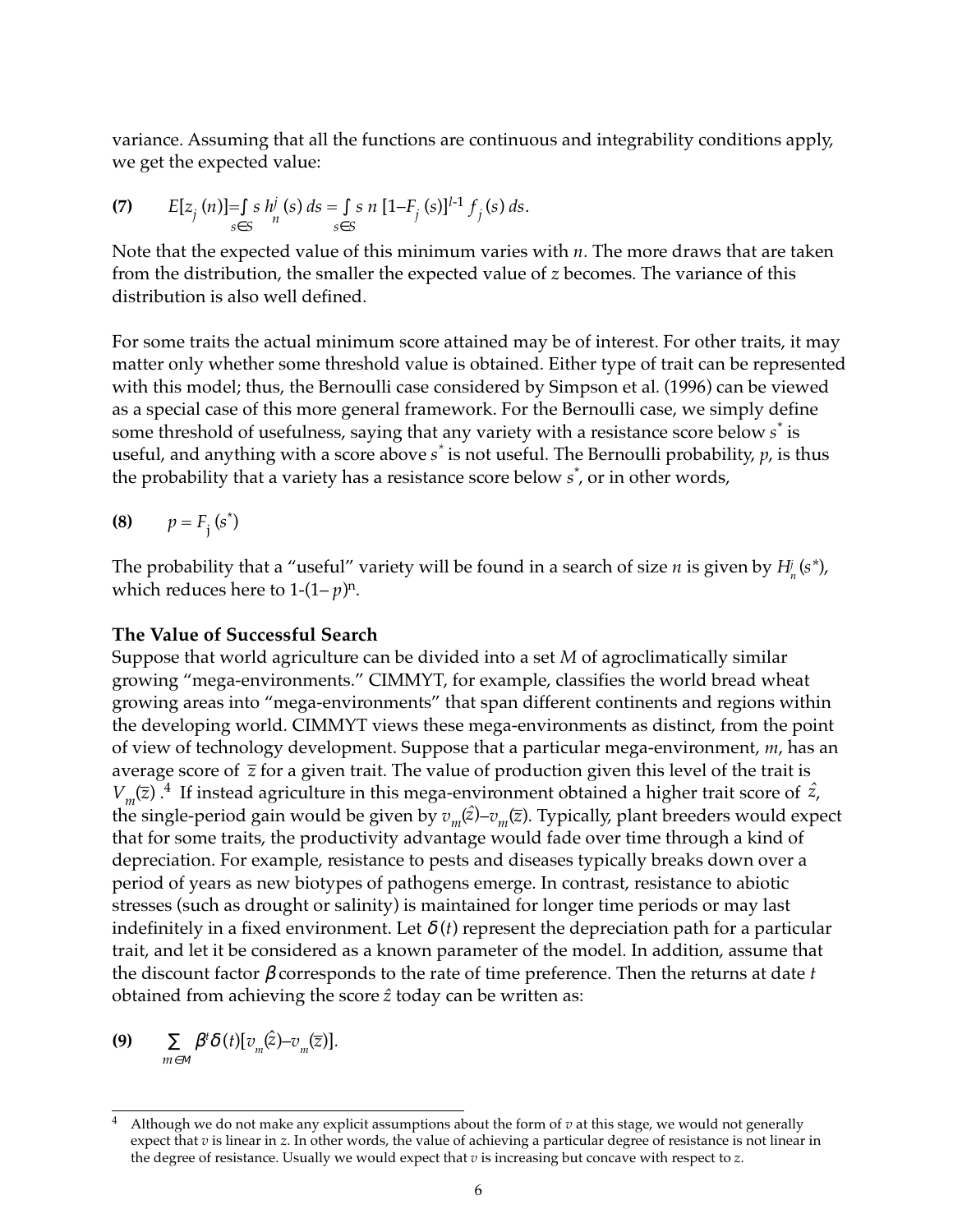Now consider how the timing of the search process works for plant breeding. The initial search for resistance takes place at time *t* = 0. Suppose that this is an instantaneous event. Two types of costs are incurred at date zero. The first is the fixed cost of searching among materials of type *j*. This cost, *Cj* , is incurred at date zero, and it may include the costs of developing search techniques or setting up a new experiment. The cost might differ across the type of material if, for example, different techniques are used to screen for resistance among wild species. For instance, tall and late-maturing landrace materials are harder to screen for septoria tritici leaf blotch than short, early maturing elite lines, because their growth pattern normally precludes exposure to the disease. Thus, screening landrace materials for *Septoria tritici* resistance would require a more complicated—and more expensive—technique than screening elite lines. The second relevant category of costs is the variable cost *cj* , which is the cost of screening one more variety of type *j*. These costs may also differ across types of material if, for example, molecular methods are needed to screen one type of material and conventional screenhouse techniques can be used to screen another type.

Upon completion of the search, but still at date zero, scientists observe the best material of each type and select one to use in breeding. There is a time lag, however, associated with transferring resistance genes from materials in the gene bank into a breeding program, which varies by type of material and by the trait.<sup>5</sup> Let  $T_j$  denote the time lag from discovery until a material of type *j* can be used by a breeding program. Once the material has reached the breeding program, there is a second time lag associated with developing a usable variety. This time lag differs with the target mega-environment. For favorable areas, varieties may be developed more quickly than for marginal environments. Further, because of other factors related to adoption of new varieties by farmers, the diffusion of materials carrying resistance may begin later in some areas than in others. Let  $T_m$  denote the time lag from the entry of the material into the breeding program until the beginning of its diffusion in a given megaenvironment. Finally, let  $\tau$  denote the relevant time horizon to breeders.

Finally, there is a transfer cost, *Kj*, that is incurred in transferring resistance from a material of type *j* into a breeding program. This cost reflects the differing techniques that may be needed to incorporate desired traits into usable breeding materials. These are "pre-breeding" costs.

With these definitions in place, consider the costs and benefits of search. Let  $R_j(n_j)$  denote the benefit stream from using the best material found in a search of *nj* accessions of type *j*. These benefits are given by:

**10)** 
$$
R_{j}(n_{j}) = \sum_{m \in M} \sum_{t=T_{j}+T_{m}}^{T_{j}+T_{m}+r} \beta^{t} \delta(t) [v_{m}(\hat{z}_{j}) - v_{m}(\overline{z})].
$$

Note that  $R_{\stackrel{.}{j}}(n_{\stackrel{.}{j}})$  is a distribution over returns. Depending on the actual draw of  $\;n_{\stackrel{.}{j}}$  materials, the returns will vary. Let  $F_{\!\scriptscriptstyle R_j}^{\scriptscriptstyle\prime\prime\prime}(y)$  denote the cumulative density function for the distribution  $R_{\!\scriptscriptstyle j}$  $(n_j)$ . In other words,  $F_{R_j}^{\prime\prime}(y)$  represents the probability that  $R_j(n_j) \leq y$ .

<sup>5</sup> For example, some traits are highly heritable; this allows them to be transferred more quickly than traits that are less readily heritable. It is also possible that in some cases, the time lag may be so great that a pathotype will have already evolved!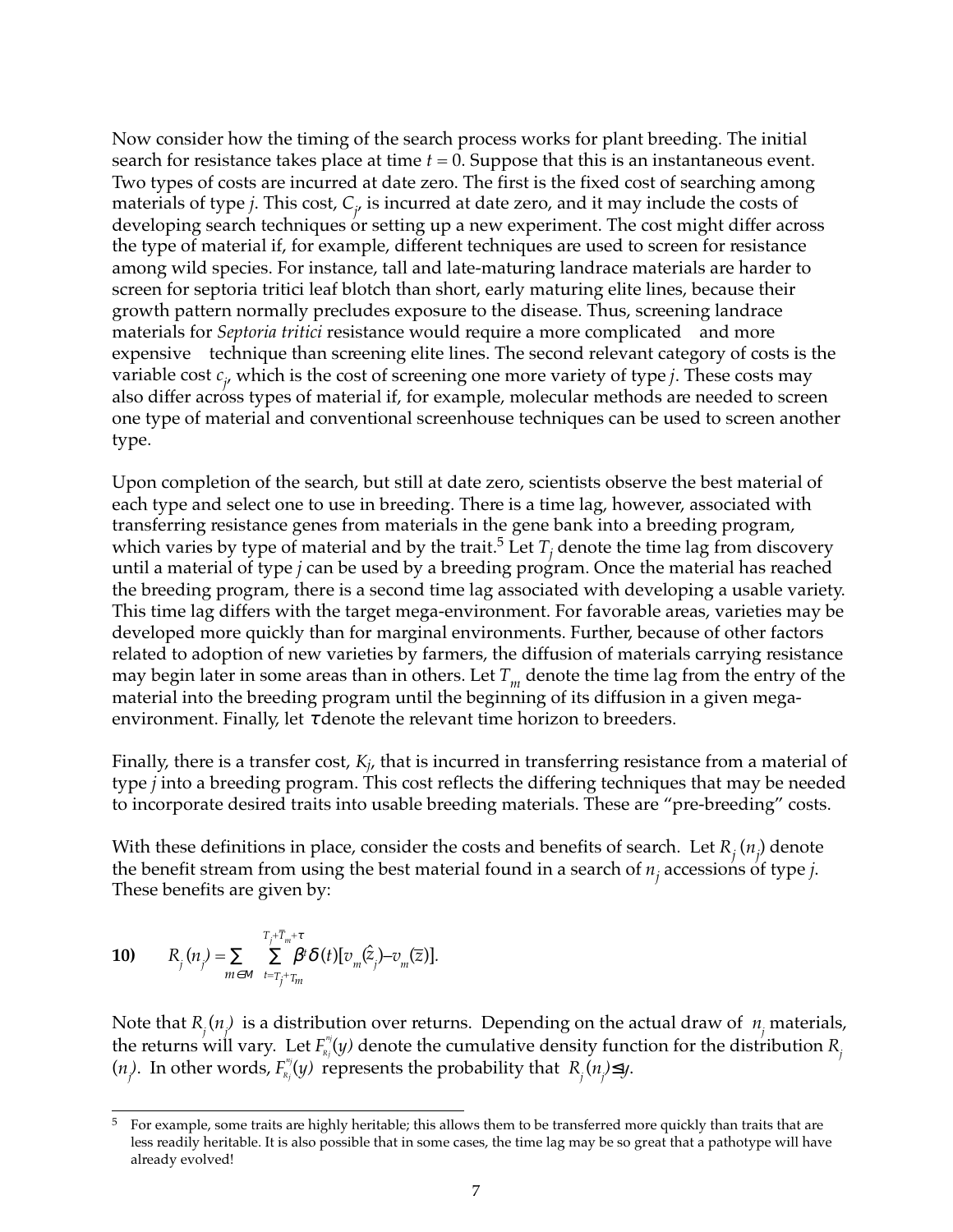The researcher's problem is to select the material that gives the highest overall returns from the realization of a vector of draws*, n,* where  $n = (n_{1},\, n_{2}....n_{j}).$  The researcher will choose the maximum value from *J* independent draws from *J* different distributions:

(11) 
$$
R^*(n) = \max R_1(n_1) - K_1, R_2(n_2) - K_2, ..., R_j(n_j) - K_j
$$
.

Because *Rj* (*nj )* is a distribution, the researcher's total returns *R\*(n)* are also a distribution. As above, we are interested in an order statistic-the maximum return attained through drawing once from each of the distributions *Rj* (*nj )*. Thus, we can define a cumulative density function for overall returns. This is given as  $F_{R^*}^n(y)$ , where:

(12) 
$$
F_{R^*}^n(y) = \Pr[R^*(n) \leq y] = \Pr[R_j(n_j) \leq y, \forall j \in j] = \prod_{j=1}^j F_{R_j}^{n_j}(y).
$$

We can also define a probability density function  $f'_R$  $P^n_{R^*}(y)$  that is derived from  $F^n_{R^*}$ *\* (y)*. Assuming that  $f_R^r$  $n_{\alpha^*}^n(y)$  is integrable, the expected value of the researcher's returns can be written as  $E[R^*(n)]$ , where:

(13) 
$$
E[R^*(n)] = \int_0^r y f_{R^*}^{n}(y) dy.
$$

Since the distributions  $F_{R^*}^n(y)$ , are different from one another, we cannot easily derive a closed form expression for  $f_R^r$ *n \** (*y*), but it can be approximated computationally by differencing  $F_{R^*}^n(y)$ .

#### **Optimal Search Strategies**

Now suppose that researchers face an optimization problem of the following kind. They seek to sample *n* materials in a way that maximizes expected returns subject to a research budget constraint. Suppose for simplicity that researchers are risk-neutral; in other words, their preferences are linear in the expected return obtained. The researcher's problem can then be written in a straightforward fashion as:

(14) 
$$
\max_{n} E[R^*(n)]
$$
  
s.t. 
$$
\sum_{j \in J} (C_j + c_j n_j) I_j \le B
$$
  
where  $I_j = \begin{cases} 1 \text{ if } n_j > 0 \\ 0 \text{ if } n_j = 0 \end{cases}$ 

and where *B* represents the total budget available for search, *c* denotes the variable costs associated with screening materials, as described above, and *C* denotes the fixed costs of search, also described above.

This problem is difficult to solve using standard optimization techniques, and without closed form expressions for the distributions of interest, it is difficult to arrive at an analytical solution. Instead, we must rely on computational techniques.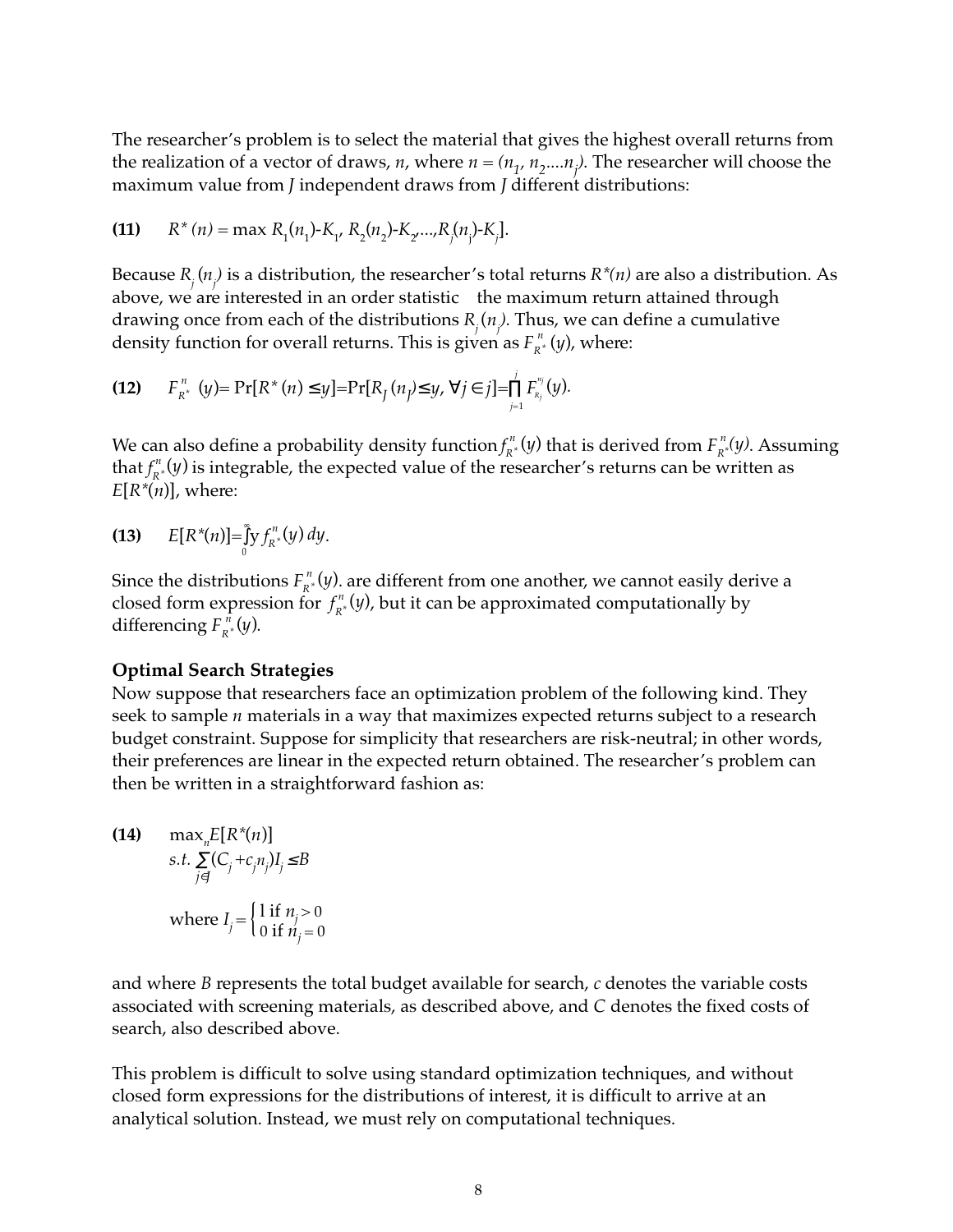## **Solution Approach**

One way to solve the problem computationally would be to evaluate the expected returns from all the possible vectors *n* that exhaust the research budget. For a small number *J* of subcollections, this may be a reasonable strategy given modern computational techniques. Analytically, we might be interested in expected returns and also the distribution of returns associated with a particular search strategy. These can be estimated through Monte Carlo simulations, in which we repeatedly choose *n\** materials at random and observe the actual returns obtained. With a sufficiently large number of iterations, we can obtain good estimates for the underlying distribution. In the experiments described herein, we equated the marginal benefits to marginal costs of search, using: (1) the probability distributions for "useful" resistance generated with Monte Carlo simulations from smoothed, actual distributions for the trait; (2) estimates of benefit streams; and (3) representative cost data. Methods used to develop each of these are summarized below and described in greater detail in Appendix 1.

**Probability distributions for traits.** The population of wheat accessions found in national and international collections can be thought of as a (large) draw from the distribution of wheat populations found worldwide. The subpopulations evaluated for particular disease or pest problems are then second-stage samples from the gene banks. Given an actual discrete distribution of scores for disease or pest resistance over any subcollection of wheat varieties, we can calculate the distribution  $h^j_n\left(z\right)$ , which gives the probability that a given minimum value will be obtained from *n* draws from distribution *j*.

The GRIN provides data on discrete distributions for certain traits within the population of wheat varieties, taken from performance scores in various agronomic trials, represented in scales. These scales are essentially imposed for convenience by agricultural scientists on an underlying, "true" distribution that has been reconstructed. A least squares technique was used to fit a smooth, beta distribution to each discrete distribution of disease and pest resistance scores.<sup>6</sup> The parameters of a beta distribution are generally written as  $a$ ,  $b$ , and  $β$ . Only two of the parameters are independently determined; the third can be computed from the other two. Here, we searched for the value of (*a*, *b*) that minimized the sum of squared residuals when the discrete distribution was compared with the smoothed distribution. The beta distributions can take on a wide range of shapes and forms, and can be used with data that range from approximately symmetric to severely skewed. Beta distributions can also allow for tails of varying thickness, which is important for the types of analysis undertaken here. Figures 1, 2, and 5 illustrate some of the fitted distributions for specific traits. The beta distributions offer good representations of the data, although the "goodness of fit" varies.

**Benefits.** We estimated the areas affected by diseases, average annual yield losses, and expected lifetime of resistance based on published literature and personal communication (CIMMYT 1985; Dubin and Rajaram 1996; Great Plains Agricultural Council on Russian

 $6$  We can work either with the original distribution or fit a smoothed distribution. The discrete distribution is in some sense more accurate; it gives the only data that we have. At the same time, the discrete distribution is itself an approximation of an underlying continuous distribution; it reflects a (somewhat arbitrary) scoring procedure used by researchers to translate field observations into data.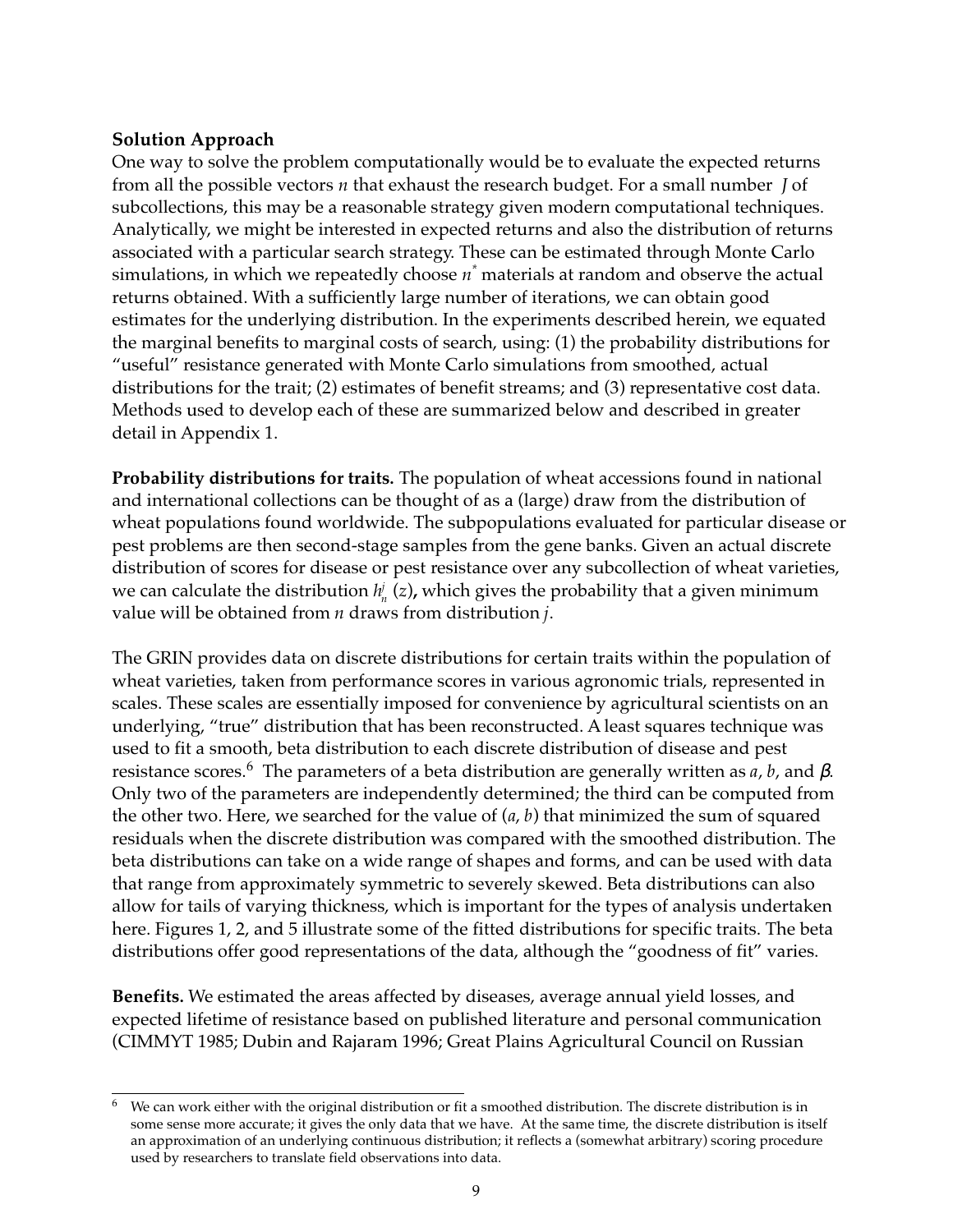Wheat Aphid 1989; Marasas et al*.* 1997; Rajaram and van Ginkel 1996; Scharen and Sanderson 1983; Robinson 1994; Gilchrist and Mujeeb-Kazi 1996; J. Dubin, personal communication; L. Gilchrist, personal communication). Average yields by environment were obtained from the Wheat Impacts databases maintained by the CIMMYT Economics Program, and adjusted for yield potential according to estimates provided in Sayre et al*.* (1998) and Byerlee and Moya (1993). Details of the methods and parameters used in the scenarios are provided in Appendix 1.

"Crop losses averted" were used as an estimate of the benefits associated with achieving an improved level of resistance. Production losses in each time period have been calculated as

$$
(15) \qquad q_t = \sum_{m} a_{m t} \gamma_{m t} y_m
$$

where *amt* is the area planted to varieties carrying resistance in environment *m,* in time *t*; γ*mt* is the average annual percent yield losses due to disease over the area usually affected by disease in that year, and  $y_{mt}$  is the average wheat yield in farmers' fields.

The percent yield loss  $\gamma_{mt}$  that is averted with a new source of resistance decreases over the time period *t* as the source of resistance depreciates or decays with the evolution of new disease pathotypes. The path of depreciation is given by  $\delta(t)$ . The areas planted to varieties carrying resistance follow a diffusion path that differs by environment, with adoption ceilings based on the proportion of materials grown in that environment in 1990 that were CIMMYT crosses or had at least one CIMMYT parent. The period used to calculate the benefits,  $\tau$ , depends on the type of material from which the source of resistance was obtained and the environment in which the resistant varieties are grown. The growing environment influences how much time elapses until the adoption of resistant varieties begins. The average research lag in each mega-environment covers the time from entry of the resistant lines into the breeding program, through the development of finished varieties, until the time farmers begin to grow them  $(\overline{T}_m)$ .

Our estimates are based on a number of assumptions, most of which result in an understatement of the magnitude of benefits. First, we computed the benefits of finding useful materials on the assumption that CIMMYT performs the search, incorporates the materials into breeding lines, and disseminates the resulting breeding lines into national programs. This implies that benefit streams are based only on the major environments in which spring bread wheats are grown in the developing world, ignoring: (1) the potential for incorporating resistance into other wheat types; (2) other avenues through which useful materials might pass into national programs and farmers' fields; (3) benefits obtained through the subsequent diffusion of varieties that incorporate the resistance trait through more distant CIMMYT ancestors; and (4) benefits transferred through trade to consumers in countries not included in CIMMYT's mandate.

We also assume that the diffusion of varieties carrying a new source of resistance would follow a trajectory similar to the diffusion pattern of semidwarf wheats that was observed between 1967 and 1990. Today's diffusion paths, however, would probably have a steeper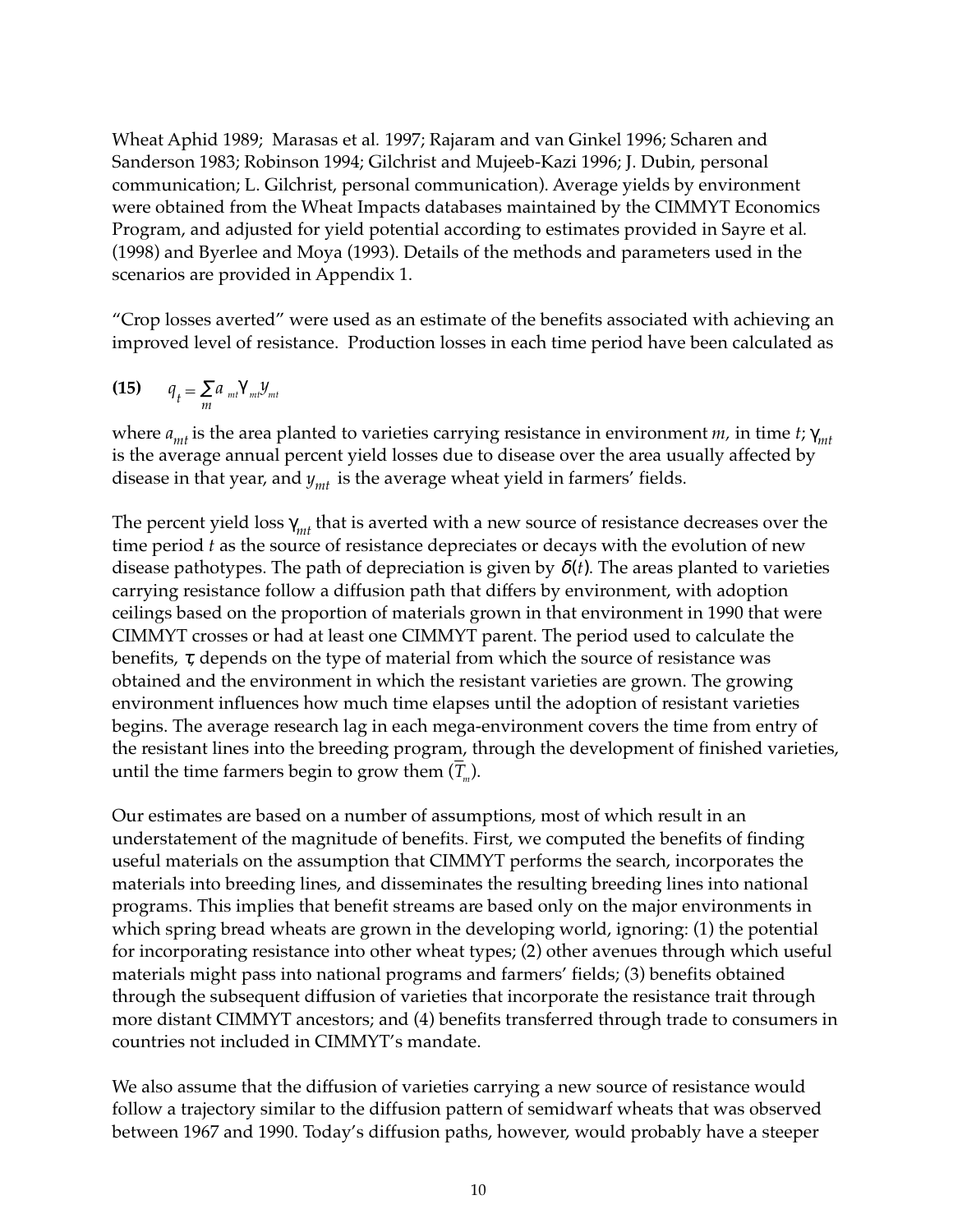slope because of improvements in seed systems and increased commercialization of wheat growers in many environments. In our simulations, we assume the same differences in diffusion between marginal and favorable environments that occurred historically.

Further, we consider only a 35-year time horizon, because depreciation of resistance and discounting imply that benefits obtained beyond this period are of little immediate consequence. It is possible to extend the analysis to incorporate longer durations, but there are few data on which to base this analysis, and quantitatively, benefits occurring outside this time period are of little consequence given standard discount rates.

As compared to a more comprehensive social impact analysis that would consider the effects of technical change on consumers, related factor or output markets, and health or environmental amenities, our analysis considers only production benefits. Nevertheless, genetic resistance to disease that circumvents the negative health and environmental effects of chemical control would generate benefits.

Finally, we assume that the evolution of new disease and pest biotypes can be adequately captured through the simple structure used here to model the breakdown of resistance over time as a constant rate of depreciation. The diffusion of resistant varieties can actually contribute to the emergence of new disease and pest pathotypes, which we treat as an exogenous event. We have also assumed that adoption ceilings are exogenous, when, in fact, the area planted to wheat adjusts to changes in prices induced by technical change (Jansen and Barker 1990). How the assumptions of exogeneity affect the benefits streams is unclear. Moreover, the simplicity of our approach reflects its objective: to analyze search economics as opposed to assess research impact.<sup>7</sup>

**Costs***.* Data on fixed and variable costs associated with screening different types of materials and on likely rates of depreciation can be obtained from plant pathologists, gene bank managers, and other agricultural scientists. Cost estimates and the conceptual basis of the cost structure in this study are based on historical experience with the CIMMYT wheat germplasm bank.

For our purposes, most of the costs of operating a gene bank—including the costs of construction, power, and day-to-day management—can be viewed as fixed, in the sense that they do not vary with the size of a search or with the type of materials searched. For the purpose of computing the optimal size of a gene bank, these are important factors, but for the questions posed by this paper, relevant costs are those associated with evaluating wheat varieties for specific traits.

These costs have three components: general program costs, which are roughly proportional to the size of the search; evaluation costs, which are also linear in the size of the search; and transfer or "pre-breeding" costs, the costs of transferring useful genes from the varieties where they are initially found into high-quality breeding lines. The latter is a fixed cost incurred on a one-time basis when material is transferred into breeding lines.

<sup>7</sup> For Russian wheat aphid, a more comprehensive impact analysis is Marasas et al*.* (1997).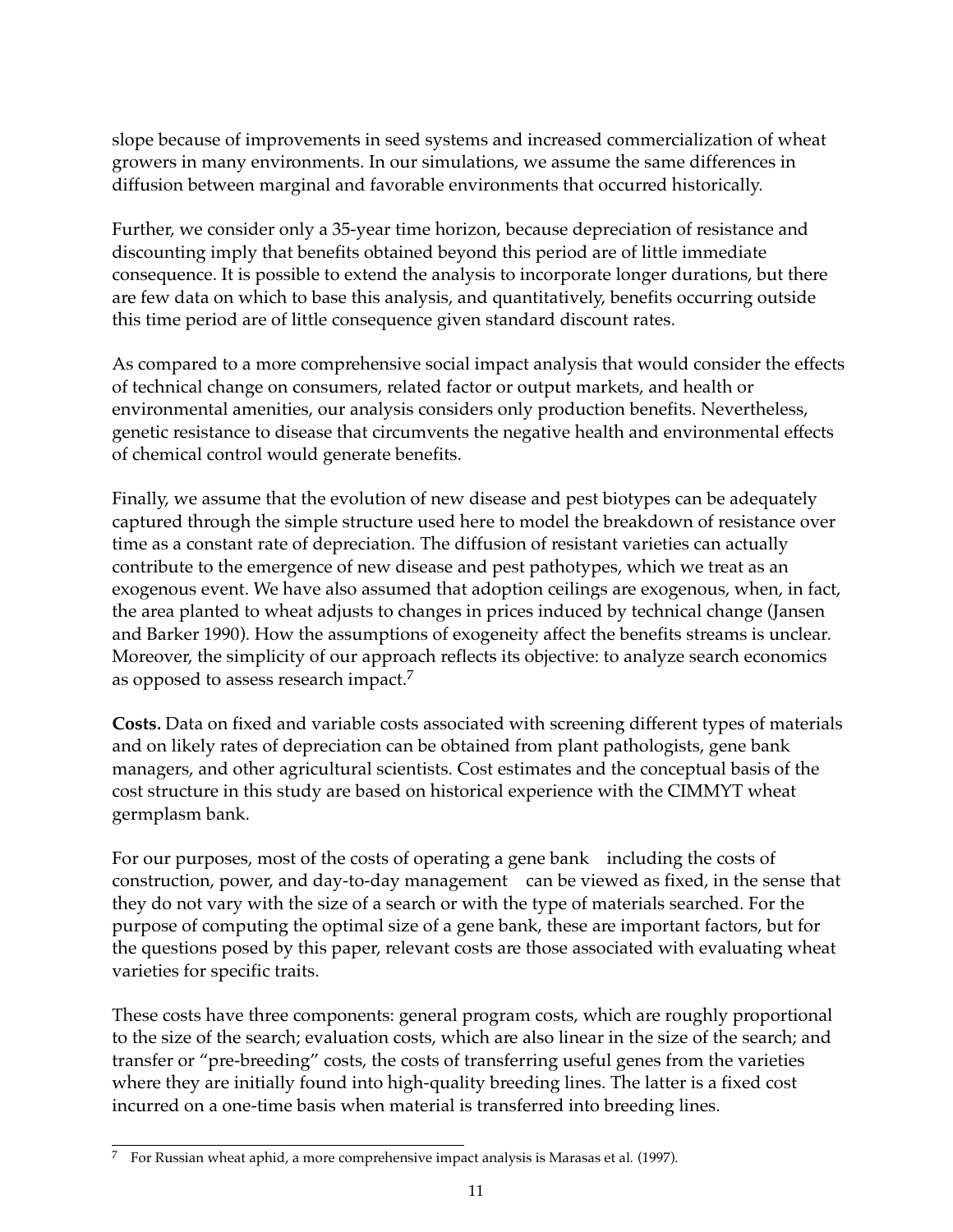For purposes of economic analysis, it is useful to distinguish between fixed and variable costs. The variable costs of search are the sum of experimental costs and transfer costs per accession. Experimental costs, which include expenditures for land preparation, preparation of insects or inoculum, crop management, and note-taking, are constant across materials and vary with *n*. *.*

Pre-breeding is costly. Relevant expenses include the costs of evaluation, crossing, and genetic studies. The shares of these costs vary over the time period through  $T^{}_{j}$  (see Appendix 1, Figure 1). The cost of pre-breeding varies depending on the type of material, *j*, in which the trait was found, but generally decreases with the improvement status of the source material. Simple traits and those that are highly heritable are relatively easy to transfer, while complex traits and those that are not highly heritable are difficult to transfer. At one extreme, for example, no pre-breeding is required to transfer a trait that is found within a released variety or an elite line. At the other extreme, a wild relative of wheat has high transfer costs because (at present) special techniques are required to make it useful to a crossing program. Applied molecular biology techniques are expected to reduce the costs of pre-breeding for such materials in the near future, but there will always be a range of pre-breeding costs for different sources of genetic resistance and traits.

In the work that follows, variable costs are assumed to fall in a lump sum in the first year of the time period ( $t=0$ ), rather than at  $T_i$ , leading us to slightly overestimate variable costs. Transfer costs are treated as fixed costs incurred at time zero, but these fixed costs ultimately have little significance in the analysis; they can be netted out of the total benefit stream, as they are quantitatively insignificant. The *time* to transfer and the *time* in the breeding program, however, are critical in determining the discounted net benefits stream. These clearly vary by type of material, transfer technique, and breeding program.

## **Results**

## **Optimal Search with Perfect Information**

What is the optimal size of search for resistance when the probability distribution of resistance is "known"? We used the example of RWA to illustrate the solution to the problem. From its center of origin in the Caucasus and Central Asia, RWA has emerged as a pest of some importance in the United States, the Republic of South Africa, parts of the Southern Cone of Latin America, and North and East Africa. The pest is potentially important in Australia and parts of the People's Republic of China (see Robinson 1994). Some, but not all, of the wheat lines from the countries of origin of the pest have resistance (Marasas et al*.* 1997).

Searches among bread wheat varieties in the USDA collection yielded virtually no useful material, although a few durum wheats displayed effective resistance. Of 41,109 wheat accessions evaluated by the USDA-most of them elite lines and released varieties-slightly more than 100 displayed useful resistance, and of these, none was a spring-habit bread wheat. Literature summarizing searches for resistance also reports the near absence of sources of resistance in improved materials or any materials originating outside of Central Asia (Robinson and Skovmand 1992; Souza et al*.* 1991; Harvey and Martin 1990; du Toit 1987). The question facing CIMMYT researchers was how best to search their collection to find littleknown sources of resistance.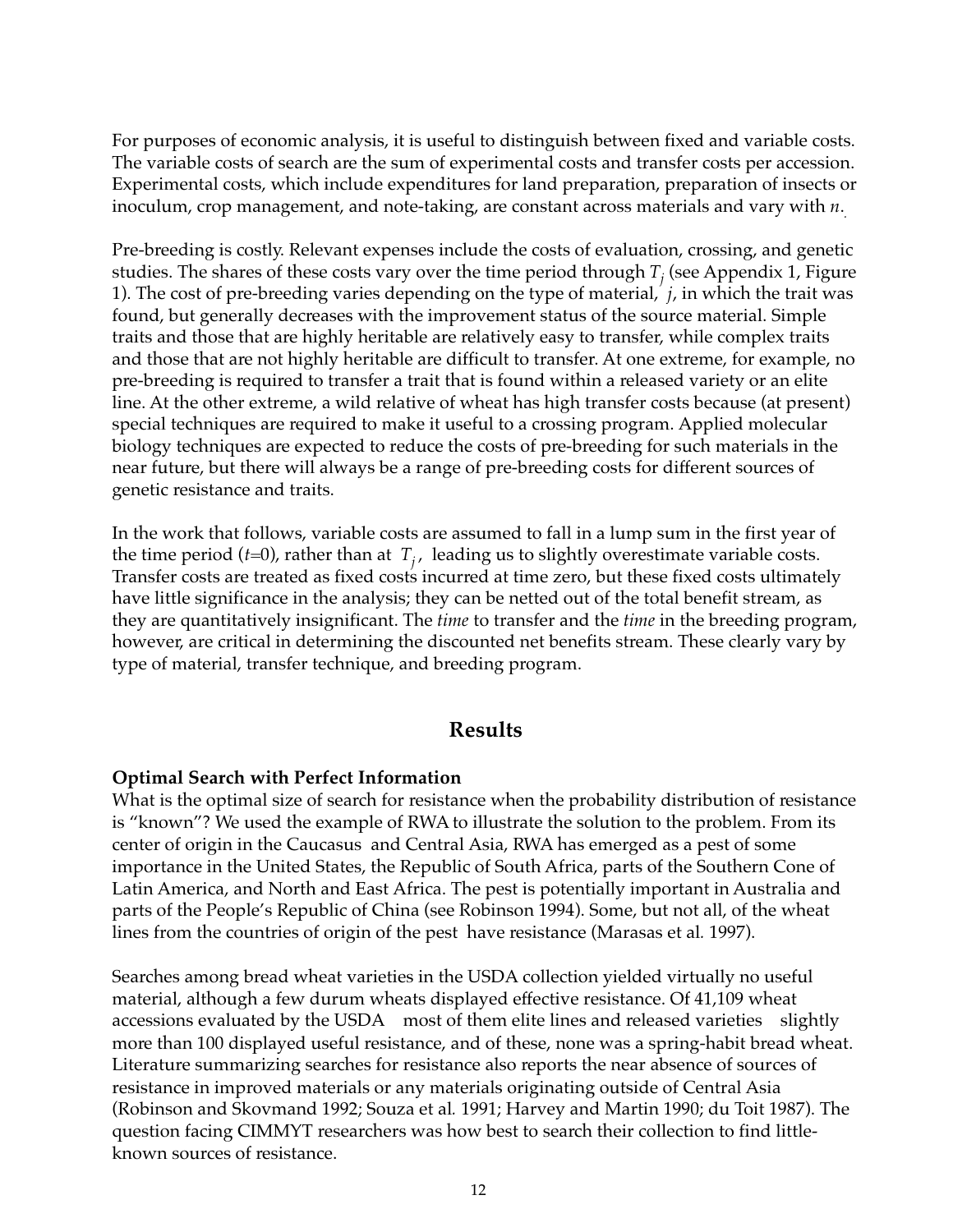A researcher who knows the distribution of resistance would determine the search size so that the expected marginal benefit of search equals the marginal search cost. Remember that the function  $H_{\scriptscriptstyle\rm{inj}}^j(s^*)$  gives the probability that a search of size  $n$  among materials of type  $j$  will result in a "useful" discovery, where the usefulness of resistance is defined by having a score below *s*\* . We also know that *H* depends on the parameters of the underlying distribution of resistance, ∆*<sup>j</sup>* (*S*). Denote these parameters by θ. To emphasize the function's dependence on *n,* the function can be written as  $H_{_{\!\!{\scriptscriptstyle{n}}}}^{\!\!}/\!(n;\,s,\theta)$ . Then the optimal search is given by:

(16) 
$$
\sum_{m \in M} \sum_{t=T_j+T_m \atop t=T_j+T_m}^{T_j+T_m+\tau} \beta^t \delta(t) (Ev_m(z_j)-v_m(\overline{z}))] \times \frac{\partial H^j(n;s^*,\theta)}{\partial n} = c.
$$

In this equation, the left-hand side represents the marginal benefit of expanding the search, with the first term giving the total benefit stream and the second term giving the marginal change in the probability of successful search when *n* is increased. On the right-hand side of the equation, *c* is the marginal cost of search. Note that under our earlier simplifying assumptions,  $H_{n}^{j}(n;s^{*},\theta)$  can be reduced to the Bernoulli expression  $1-(1-p)^{n}.^{\delta}$ 

Using data on the actual distribution ∆*<sup>j</sup>* (*S*) and the actual benefit streams and search costs, we can compute the optimal search size, *n\**, for the case of RWA. Figure 1 shows both the raw histogram and the smoothed beta distribution that approximates the underlying distribution of resistance among 10,190 landraces for which data were available in the GRIN. The distribution has a very thin left-hand tail; almost no landraces were found.

Table 1 shows total discounted net benefits for the incorporation of resistance to RWA into CIMMYT bread wheat materials. We present estimates of net benefits under a range of different assumptions about areas affected by the pest, average yield losses, longevity of resistance, and the time lags associated with pre-breeding and breeding (details on parameter assumptions are in Appendix 1, Table 1). The difference between the total affected areas assumed in the conservative and intermediate scenarios solely reflects uncertainty about their actual extent. Benefits in both of these scenarios are modest because in CIMMYT's mandate area, RWA is a major threat in only limited portions of marginal production environments, where yield losses inflicted by the pest are small because yield levels are



#### **Figure 1. Actual distribution of resistance to Russian wheat aphid in landrace accessions, with smooth fitted approximation.**

Note: Actual distribution based on GRIN data for 10,190 landraces of *Triticum aestivum*. Smooth approximation is

In particular, this reflects our treatment of resistance as a "threshold" characteristic, rather than as a continuous variable. We prefer to keep the more general form of the expression in equation (16) to illustrate the flexibility of our model in this respect.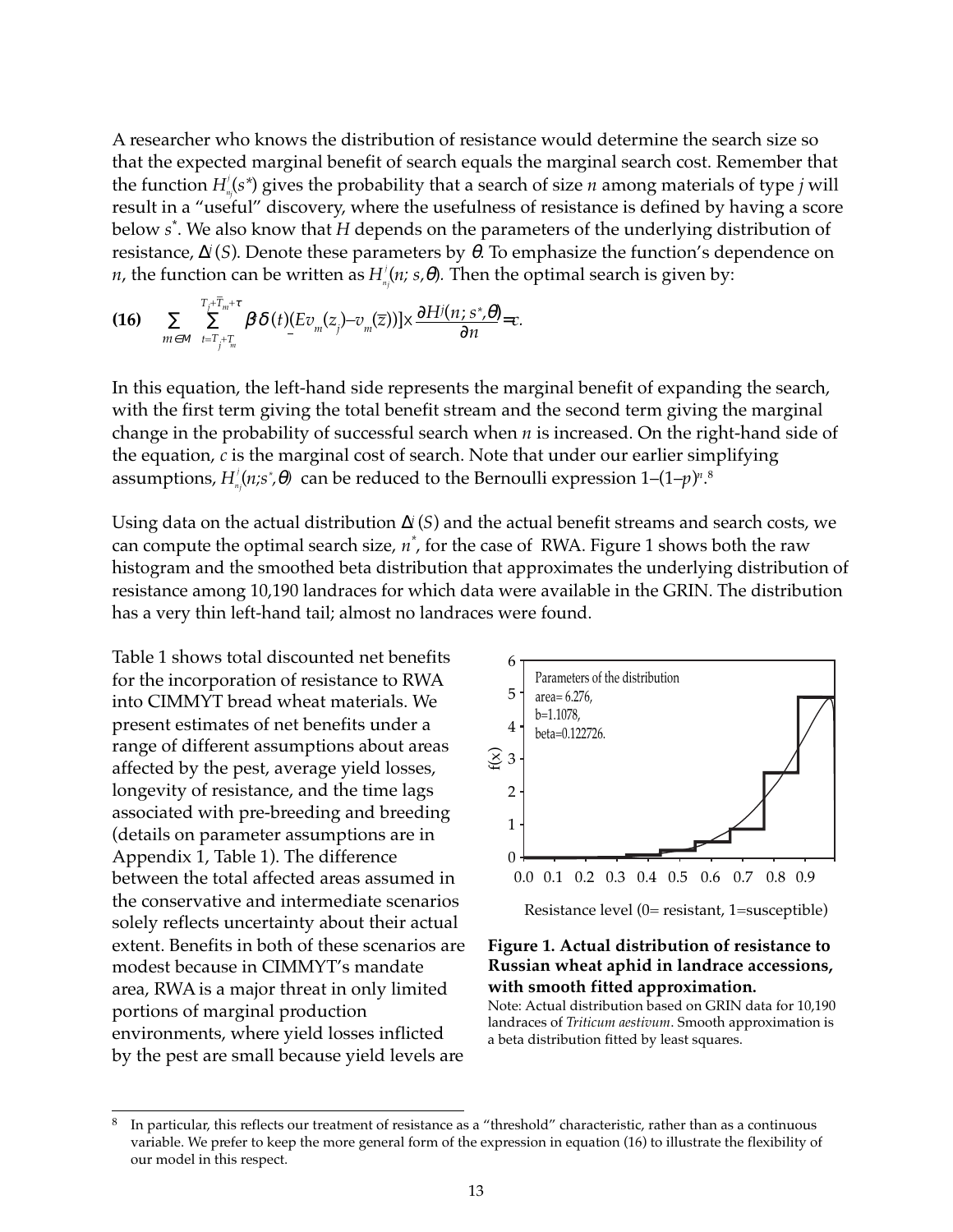generally low. Benefits are much larger in magnitude when based on the full global area delineated by the CLIMEX model (reported in Robinson 1994). Our estimation methods, however, remain very conservative. For example, it has been reported that the pest caused a cumulative loss of US\$ 890 million in the United States alone from 1987 to 1993. Only 39% of the loss was attributed to lost production. About 9% was spent on chemical control, and 52% was estimated as lost in other economic activities.<sup>9</sup>

A key analytical result demonstrated in Table 1 is that the time lag for transfer, breeding, and adoption affects the economic return by a large order of magnitude. Transferring a source of resistance from a landrace using conventional breeding would undoubtedly require considerably longer than one or two years. The breeding lag usually assumed for CIMMYT is five years, while 10 years may be a more reasonable approximation for CIMMYT materials incorporated into and adapted by national breeding programs.

| <b>Assumptions and parameters</b>                                                                                                                                                  | Transfer lag: 2 yr<br>Breeding lag: 5 yr | Transfer lag: 5 yr<br>Breeding lag: 10 yr | Transfer lag: 10 yr<br>Breeding lag: 10 yr |
|------------------------------------------------------------------------------------------------------------------------------------------------------------------------------------|------------------------------------------|-------------------------------------------|--------------------------------------------|
| Global<br>23 m ha affected<br>8.3 m ha ceiling adoption<br>5% initial average yield loss<br>15 yr duration of resistance<br>variable adoption lag                                  | 165.82                                   | 48.97                                     | 18.61                                      |
| Major CIMMYT spring wheat<br>mega-environments<br>9 m ha affected<br>3.4 m ha ceiling adoption<br>5% initial average yield loss<br>15 yr duration of resistance<br>No adoption lag | 29.2                                     | 9.97                                      | 3.77                                       |
| Major CIMMYT spring wheat<br>mega-environments<br>4 m ha affected<br>1.6 m ha ceiling adoption<br>5% initial average yield loss<br>15 yr duration of resistance<br>No adoption lag | 15.67                                    | 3.315                                     | 1.2                                        |

#### **Table 1. Benefit streams (in US\$ million 1990) associated with finding a source of resistance to Russian wheat aphid in a bread wheat landrace, under alternative assumptions**

<sup>&</sup>lt;sup>9</sup> In their comprehensive analysis of the impact of the Russian Wheat Aphid Control Research Program in the Republic of South Africa, Marasas et al*.* (1997) estimated a 34.6% internal rate of return to the yield savings associated with the investment in developing resistant cultivars, for the period 1980-2005.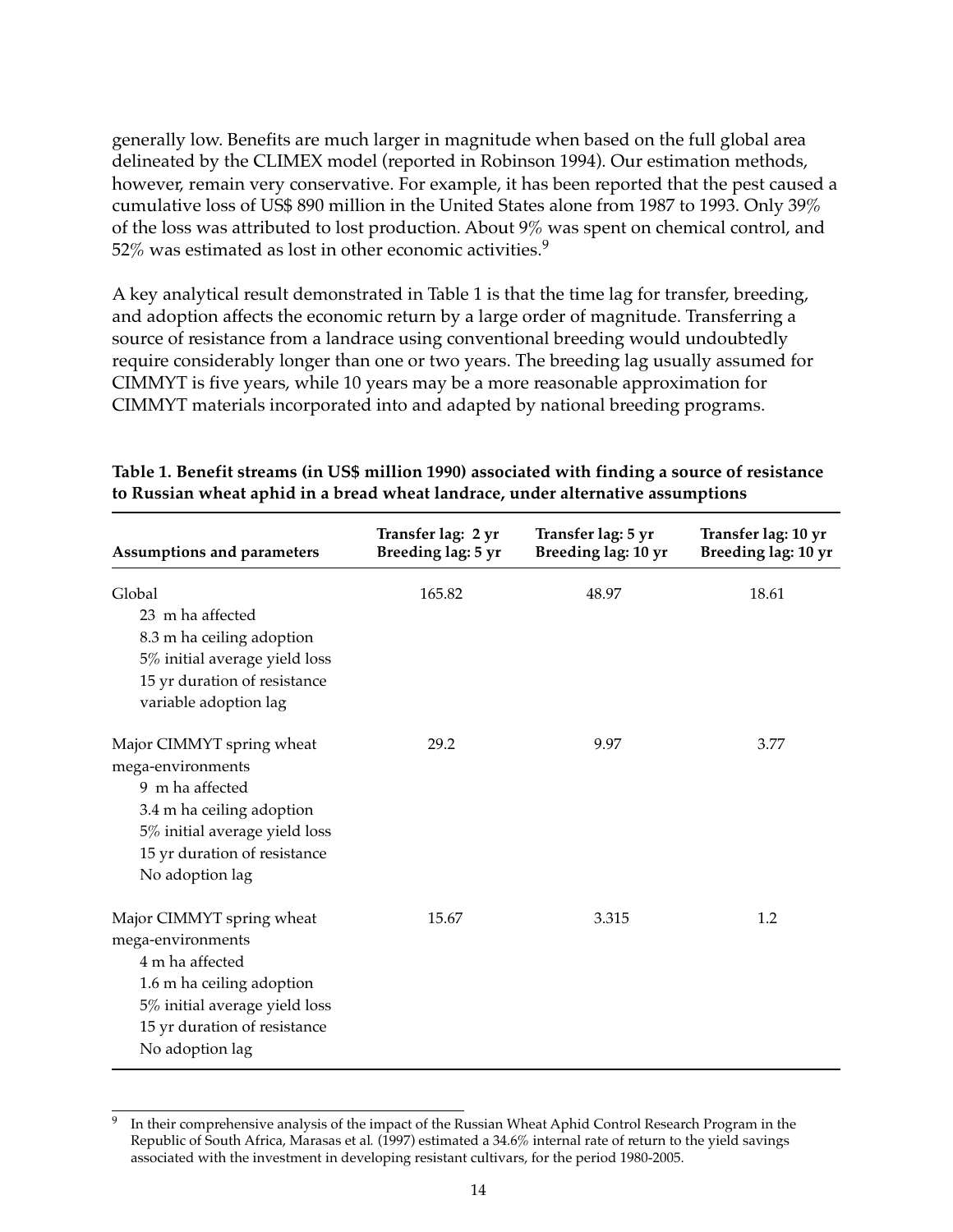In all scenarios, the cost of search is estimated at US\$ 82.97 per landrace screened. Based on the experience that variable search costs do not change substantially with the size of the search, we have assumed that all costs are variable costs, resulting in a constant average search cost equivalent to a constant marginal cost.

From these data, it is possible to compute the optimal search size for alternative scenarios. Figure 2 shows the relationship between search size and the probabilities of successful search for RWA among accessions of bread wheat landraces. Figures 3a-c combine this information with the associated marginal benefits and marginal costs. When the least favorable assumptions about the benefit stream are used, optimal search size is about 4,700 landrace accessions (illustrated by the point at which the marginal benefit curve intersects the marginal cost curve in Figure 3a). The most conservative scenario assumes initial average yield losses of 5% on a total of 4 million affected hectares, with an adoption ceiling of only 1.6 million hectares, and a 15-year longevity of resistance. The time lag for transferring resistance is 10 years, with an additional 10-year research lag for breeding (Table 1). In this scenario, at the optimal size of search, the total benefits of finding a landrace with resistance to RWA are US\$ 0.865 million, with a total cost of US\$ 0.406 million, for total net benefits of US\$ 0.459 million.

The intermediate scenario presented in Figure 3b also assumes a long transfer and breeding lag, a 5% annual average yield loss, and 15 years duration of resistance, but the adoption ceiling in this scenario is 3.4 million hectares. The optimal size of search is about 10,000 landraces, with a total benefit of US\$ 3.452 million, and a total cost of US\$ 0.830 million for a total net benefit of US\$ 2.622 million.



#### **Figure 2. Probability of finding usefully resistant material from draws of given sample size, Monte Carlo simulations and smoothed function.**

Note: Data from Monte Carlo simulations are based on repeated draws from the actual distribution of resistance to Russian wheat aphid among landrace accessions, with smoothed function. The smoothed function is a sixth-



**Figure 3a. Marginal costs and marginal benefits of seraching for Russian wheat aphid resistance in a sample of** *Triticum aestivum* **landraces, Low Scenario (total**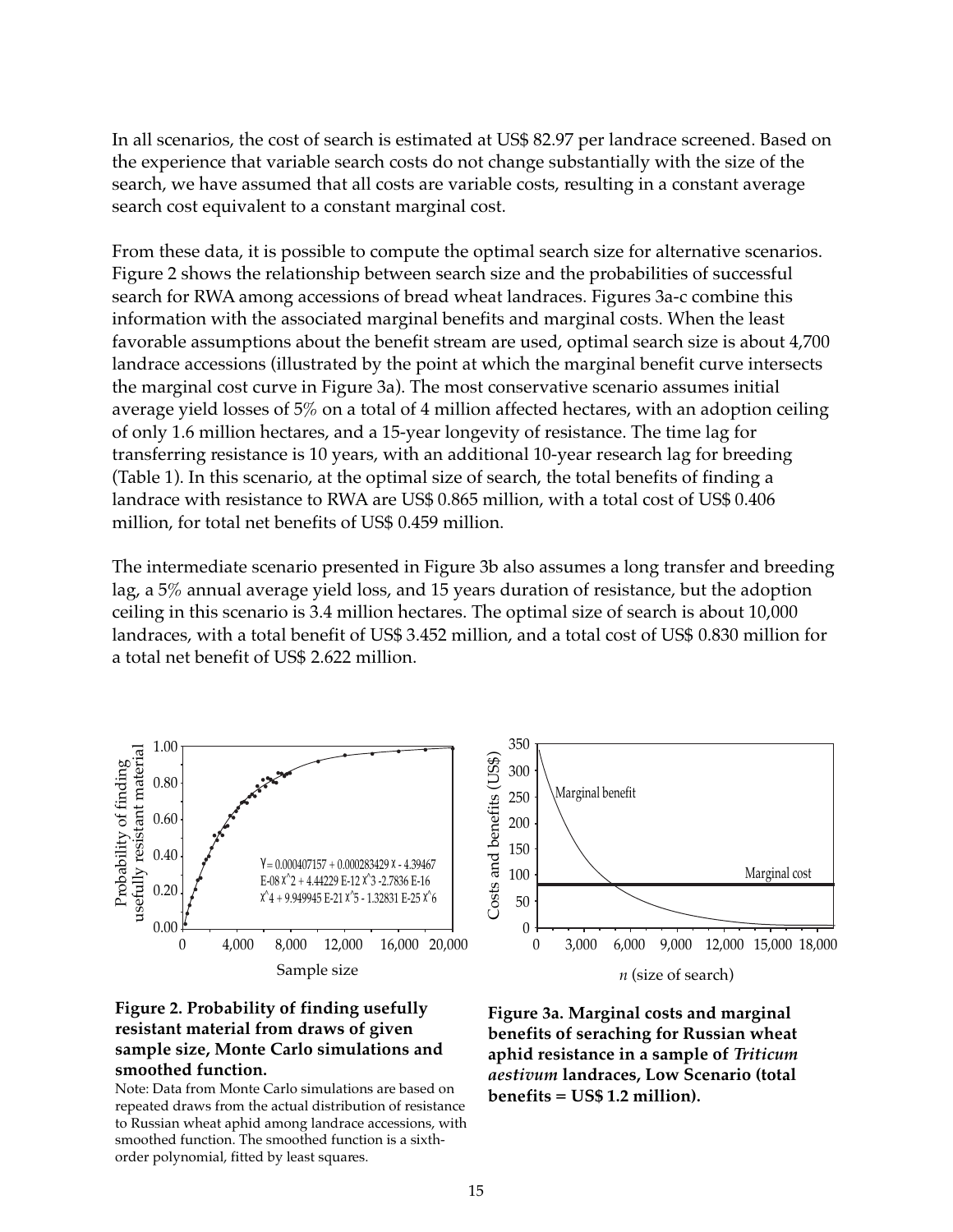The benefit streams in both the least favorable and intermediate scenarios are based exclusively on CIMMYT spring wheat mandate areas, and the longest research lag. Under the global benefits scenario with the longest research lag, the benefits are large enough to justify a search of approximately 18,000 landraces (Figure 3c). At the optimum, total search costs are US\$ 1.493 million and expected benefits are US\$ 18.228 million, for an expected net benefit of over US\$ 16.735 million.

When global benefits streams are assumed with a total transfer and breeding lag of only seven years (Table 1), the economic problem becomes trivial—the optimal size of search is larger than the number of landraces in the CIMMYT gene bank. The benefits are so great relative to costs that a search of all existing accessions would be justified.

Given any total benefit stream, we can compute the optimal search size *n*\* and the associated expected net benefits. As Table 2 indicates, optimal search size increases with the total benefit stream.

#### **The Value of Specialized Knowledge**

The next experiment examines the value of specialized knowledge in regards to the distribution of desirable traits across various subpopulations of the set *J*. Figure 4 displays the actual distribution of resistance in a subset



**Figure 3b. Marginal costs and marginal benefits of searching for Russian wheat aphid resistance in a sample of** *Triticum aestivum* **landraces, Medium Scenario (total**

| Table 2. Optimal search size and expected |
|-------------------------------------------|
| net benefits as determined by the size of |
| total benefit stream, for the case of     |
| Russian wheat aphid                       |

| Total<br>benefits | Approximate<br>optimal<br>search size n <sup>'</sup> | <b>Expected net</b><br>benefits |
|-------------------|------------------------------------------------------|---------------------------------|
| 500,000           | 1,750                                                | \$46,388                        |
| 1,000,000         | 4,100                                                | 321,428                         |
| 5,000,000         | 10,500                                               | 3,752,204                       |
| 10,000,000        | 12,650                                               | 8,456,173                       |
| 15,000,000        | 14,150                                               | 13,236,039                      |
| 20,000,000        | 18,900                                               | 18, 153, 771                    |
| 25,000,000        | 19,150                                               | 23,086,572                      |
| 30,000,000        | 14,000                                               | 28,022,376                      |



**Figure 3c. Marginal costs and marginal benefits of searching for Russian wheat aphid resistance in a sample of** *Triticum aestivum* **landraces, High Scenario (total**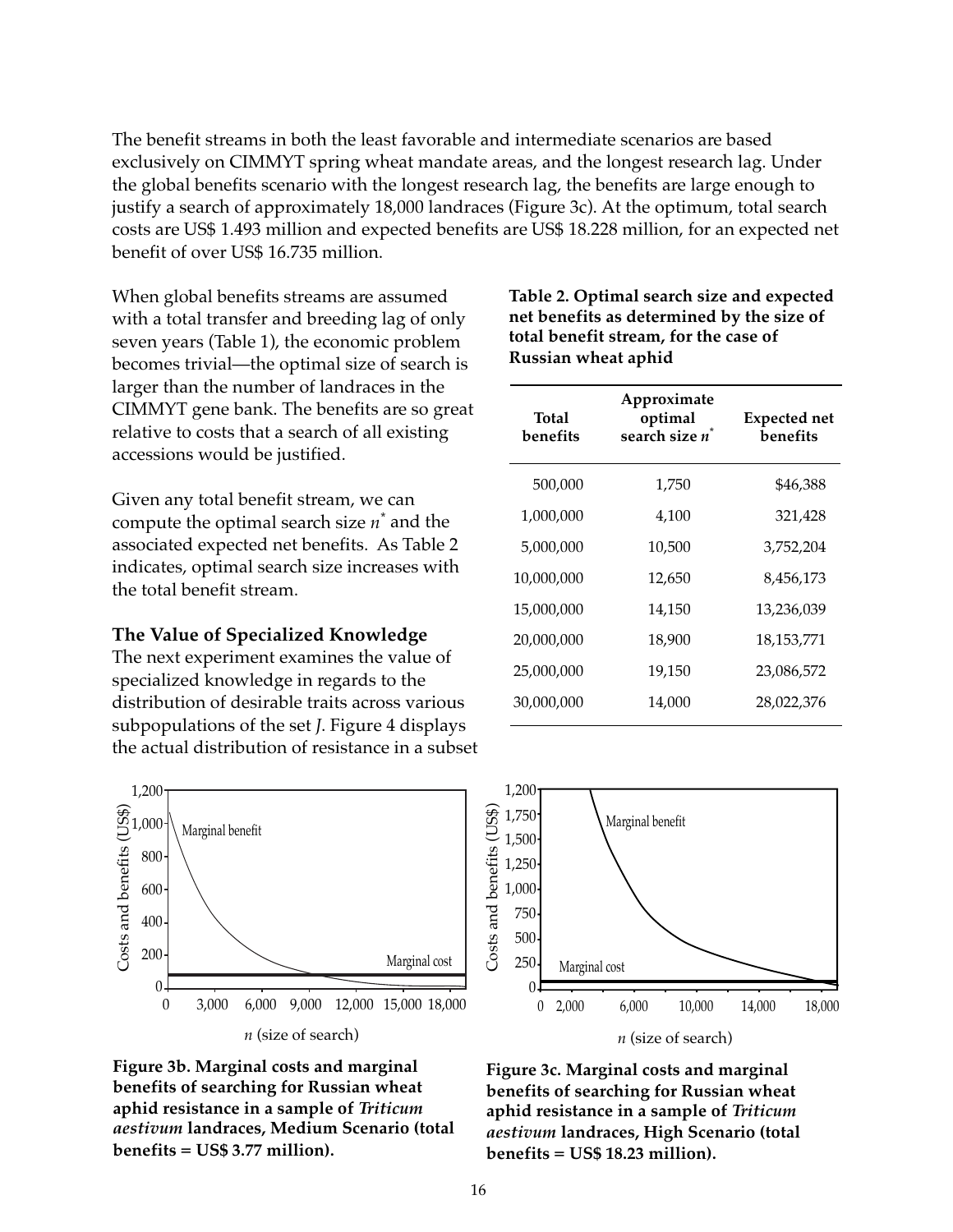of 1,089 Iranian landraces evaluated by the CIMMYT germplasm bank. This distribution implies that a very small search is likely to yield resistant materials; as shown in Figure 5, searches sizes of 15 were almost certain to result in usefully resistant materials. For the most favorable scenario, expected net benefits rise by US\$ 1.69 million by searching Iranian landraces, rather than the entire landrace population. For the intermediate scenario, the expected net benefits rise by US\$ 1.11 million with specialized knowledge; for the lowest case, the expected net benefits rise by "only" US\$ 0.73 million. In this framework, two benefits are obtained if a gene bank manager knows how to focus a search. Specialized knowledge simultaneously allows researchers to save on search costs and to increase the probability of finding useful material. Both of these contribute to the increase in expected net benefits.

It is clear that specialized knowledge can be extraordinarily valuable. We do not make any claim, however, about the "uniqueness" of this specialized knowledge. Possibly, many people share the specialized knowledge, so that we are measuring the value of publicly available information. In many cases, though, it seems reasonable to assume that the specialized knowledge is held by a relatively small number of scientists.

## **Searching for Resistance in Multiple Categories of Material**

In most cases, researchers have the option of searching for desirable traits in more than one category of germplasm such as landraces, elite lines, and uncultivated species. This experiment asks: how can search resources best be allocated among types of germplasm?

If more than one category of material is searched, then the efficiency conditions of economic theory require that the expected marginal benefits of search should be equalized across categories of germplasm. Commonly, however, such problems have corner solutions: when the distribution in each material is known, optimal search will omit all but the category with the highest expected marginal benefits.







#### **Figure 5. Probability of finding materials resistant to Russian wheat aphid in draws from a population of Iranian landraces.**

Note: Based on Monte Carlo simulations using a smoothed version of the actual distribution of resistance in a population of 1,089 Iranian landraces screened by the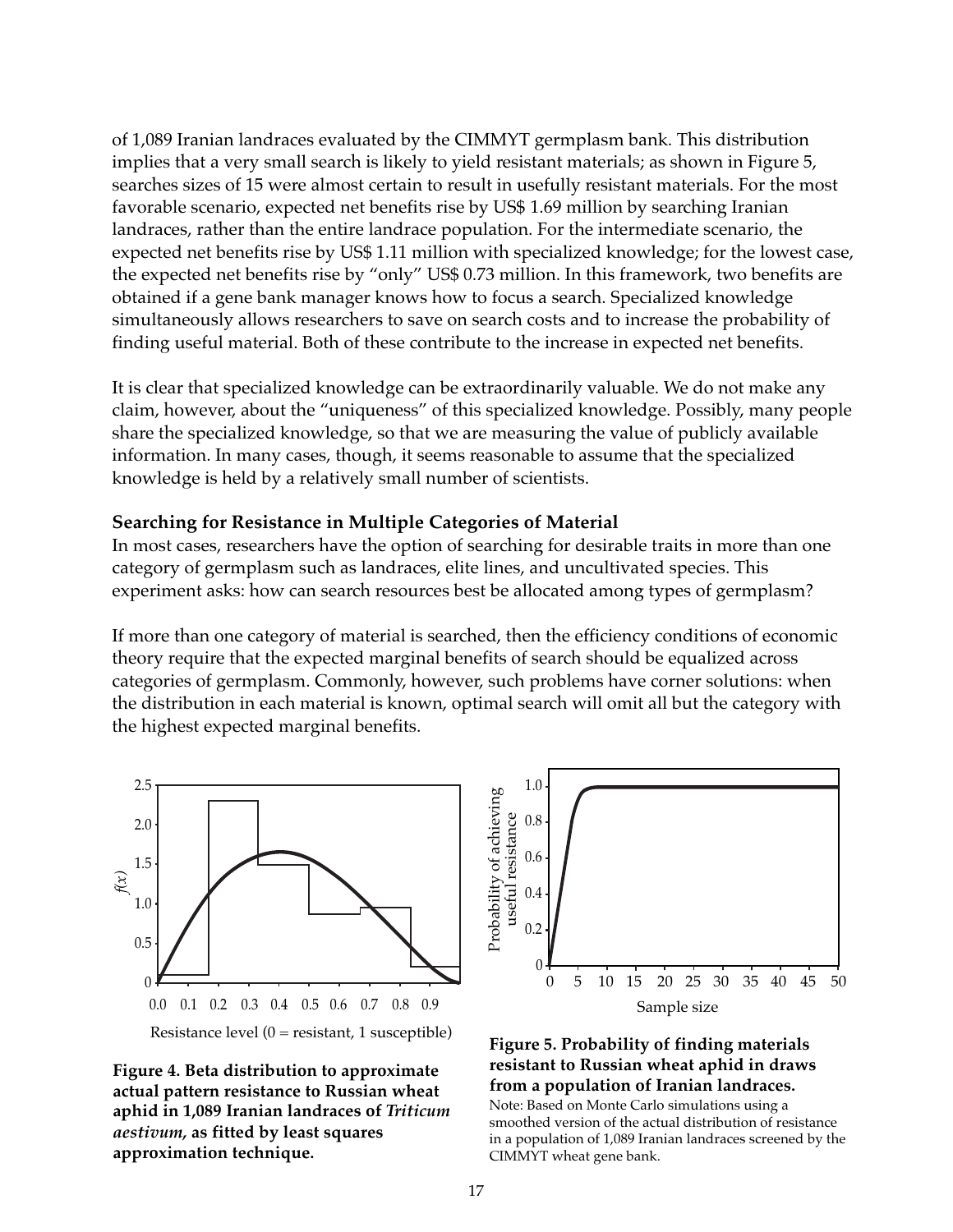To analyze this question, we considered the case of *Septoria tritici*, a leaf blotch that affects wheat on over 10 million hectares worldwide. Most of the affected area is found in the CIMMYT mandate areas (9 million hectares), including large portions of the Southern Cone of South America (Brazil, Chile, Argentina, and Uruguay). In a research initiative to diversify the genetic basis of resistance to septoria tritici leaf blotch, CIMMYT scientists searched for new sources of resistance in breeding lines, landraces, and other materials, including emmer wheat, *T. diccoccon* (Fuentes and Gilchrist 1994; Gilchrist and Skovmand 1995; Gilchrist and Mujeeb-Kazi 1996). Here, we consider the comparison of breeding lines and emmer wheat only. Data on resistance is drawn from searches conducted by the CIMMYT wheat gene bank. As above, it is assumed that researchers have full information about the distributions of resistance within these two populations.

To determine how the search would optimally proceed with two types of materials, it is necessary to know the distributions of resistance, benefit streams, and search costs associated with each type. The distributions of resistance to septoria tritici leaf blotch are shown in Figures 6 and 7. Almost all of the emmer wheat tested, but only a few of the breeding lines, displayed useful resistance. The distribution of resistance in emmer wheat dominates the distribution of resistance in breeding lines, in the first-order stochastic sense. In other words, for any level of resistance, the probability of obtaining resistant material among emmer materials is greater than it is among breeding lines. While this suggests that scientists should ignore the breeding lines altogether, there are important differences in benefit streams between the two materials (Tables 3 and 4) that essentially result from differences in transfer time. The higher benefit stream is associated with finding resistance in breeding materials, because this resistance can be transferred almost immediately into breeding programs —in two years as compared to a minimum of five years for emmer wheat.

The variable costs of searching for resistant breeding materials are also much lower than the comparable costs of searching among emmer materials. It is relatively quick and easy to evaluate breeding materials for resistance: they can be subjected to disease stress, and resistant materials selected. Accessions of emmer wheat, on the other hand, must first be



**Figure 6. Actual and fitted distributions of resistance for septoria tritici leaf blotch in**



**Figure 7. Actual distribution of resistance to** *Septoria tritici* **in 1,729 accessions of emmer,**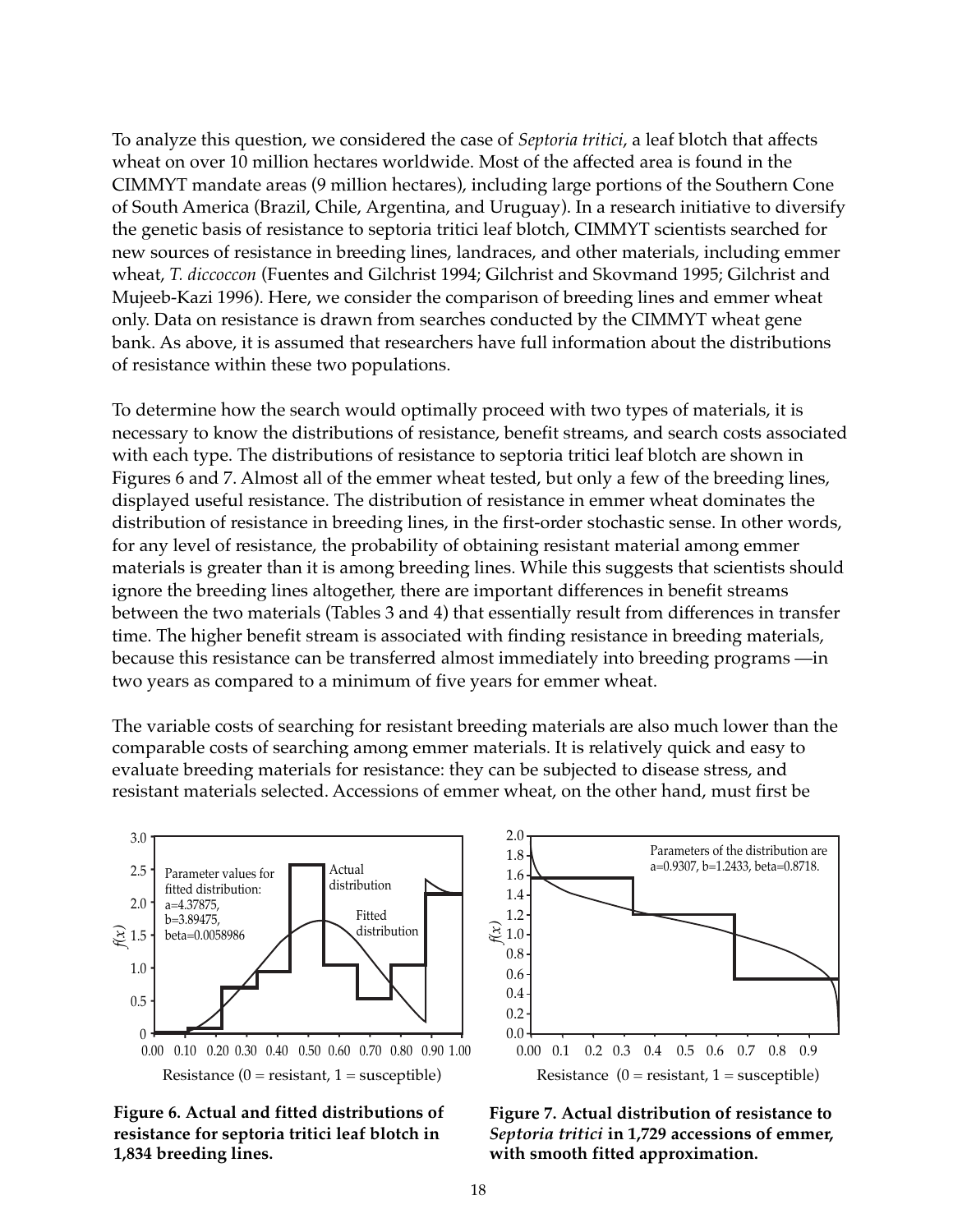head-selected to remove heterogeneity, and it is more difficult and time-consuming to grow the plants and subject them to the necessary stresses because they are taller and less uniform. For the septoria case, average variable search costs have been estimated at about US\$ 6 per accession for breeding material and approximately US\$ 80 per accession for emmer.

In this experiment, the optimal search strategy is surprising. Despite the superior distribution of resistance among the accessions of emmer, it is optimal to search only within the category of breeding materials (i.e*.*, to select a corner solution). To demonstrate this, suppose that we could be certain of finding an accession of emmer with useful resistance in a

| Assumptions and parameters                                                                                                                                                                                                                               | Transfer lag: 2 yr<br>Breeding lag: 5 yr | Transfer lag: 2 yr<br>Breeding lag: 10 yr |
|----------------------------------------------------------------------------------------------------------------------------------------------------------------------------------------------------------------------------------------------------------|------------------------------------------|-------------------------------------------|
| Major CIMMYT mega-environments<br>9 m ha affected<br>5.5 m ha adoption ceiling<br>2% initial avg. yield loss in favorable areas<br>1% initial avg. yield loss in marginal areas<br>10 yr duration in favorable areas<br>15 yr duration in marginal areas | 15.022                                   | 7.989                                     |
| 7 m ha affected<br>4.1 m ha adoption ceiling<br>2% initial avg. yield loss in favorable areas<br>1% initial avg. yield loss in marginal areas<br>7 yr duration in favorable areas<br>10 yr duration in marginal areas                                    | 6.993                                    | 4.25                                      |

## **Table 3. Benefit streams (in US\$ million 1990) associated with finding a source of resistance to septoria tritici leaf blotch in breeding materials of spring bread wheat**

**Table 4. Benefit streams (in US\$ million 1990) associated with finding a source of resistance to septoria tritici leaf blotch in emmer wheat (assuming the resistance is transferred only into spring bread wheat)**

| <b>Assumptions and parameters</b>             | Transfer lag: 5 years<br>Breeding lag: 5 years | Transfer lag: 5 years<br>Breeding lag: 10 years |
|-----------------------------------------------|------------------------------------------------|-------------------------------------------------|
| Major CIMMYT mega-environments                |                                                |                                                 |
| 9 m ha affected                               | 11.854                                         | 4.358                                           |
| 5.5 m ha adoption ceiling                     |                                                |                                                 |
| 2% initial avg. yield loss in favorable areas |                                                |                                                 |
| 1% initial avg. yield loss in marginal areas  |                                                |                                                 |
| 10 yr duration in favorable areas             |                                                |                                                 |
| 15 yr duration in marginal areas              |                                                |                                                 |
| 7 m ha affected                               |                                                |                                                 |
| 4.1 m ha adoption ceiling                     | 6.376                                          | 2.316                                           |
| 2% initial avg. yield loss in favorable areas |                                                |                                                 |
| 1% initial avg. yield loss in marginal areas  |                                                |                                                 |
| 7 yr duration in favorable areas              |                                                |                                                 |
| 10 yr duration in marginal areas              |                                                |                                                 |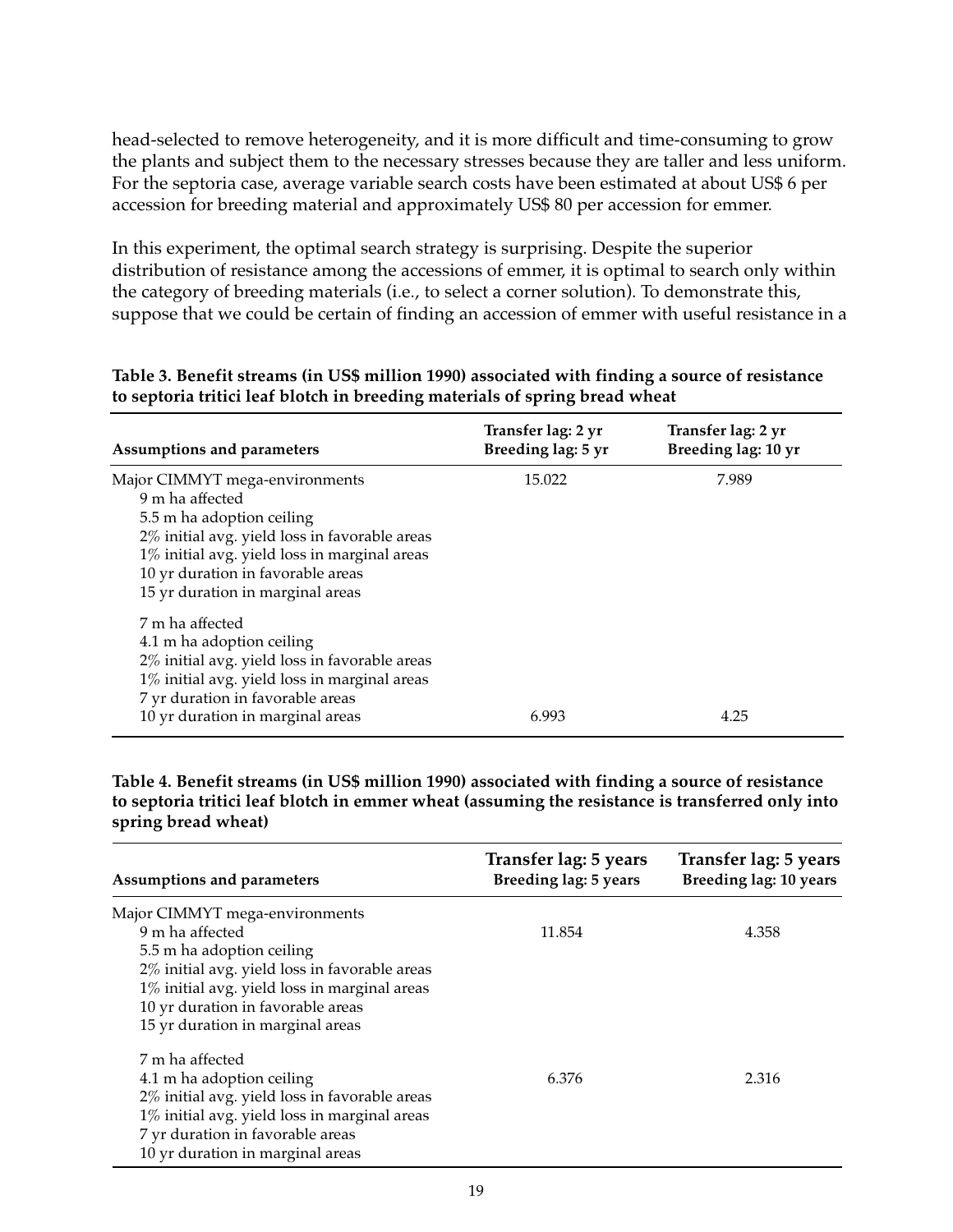draw of size one. Using the most favorable set of estimates would yield benefits of US\$ 6.376 million (less US\$ 80 in search costs). But within the collection of breeding materials, a search of 220 varieties will have a 99% probability of finding usefully resistant materials.<sup>10</sup> The costs of this search are trivial (at most US\$ 912), and the benefit stream is higher, because the yield gains are attained sooner due to the ease of transferring the resistance into new varieties. The net benefit is US\$ 6.992 million, exceeding the expected benefits from the search of emmer accessions. It does not make sense to search for resistance in the emmer accessions if the same trait can be found in the breeding lines.

Although the distribution of *S. tritici* resistance in emmer is more favorable than that of breeding materials, the difference in benefit streams is of overriding importance. From an economic perspective, the breeding materials strictly dominate the emmers for resistance. In other cases, however, it may make economic sense to search in multiple categories of genetic resources, even if the payoffs are similar to those described for septoria tritici leaf blotch resistance. For example, it may be less expensive to search a second category of materials, given that a search is already being conducted. Moreover, multiple objectives can be pursued in a search; alternative objectives may include a scientific advance, the testing of a new technique, or the simultaneous screening of a material for several traits.

It will not always be advantageous for researchers to work with breeding materials. For some traits, such as those presented here, the data suggest strongly that the distributions of resistance are markedly superior in landraces or wild species. But for other traits, such as resistance to the rust diseases, the GRIN data show that the breeding materials stochastically dominate landraces and ancestral materials. Given the search cost differentials and time lags, it is frequently rational for researchers *not* to use the gene bank. Only when a desired trait is absent among breeding materials, or when resistance distributions are distinctly better for unimproved materials, does it make sense for researchers to focus their search on unimproved materials. This finding explains why plant breeders, pathologists, and other scientists sometimes appear reluctant to use unimproved materials from the gene bank. In their explanations, scientists often refer explicitly or implicitly to costs and time lags associated with using unimproved materials.

In some cases, however, researchers turn to unimproved materials in an effort to "broaden the base of resistance" to a particular disease or pest problem—in other words, to find alternative resistance genes that would substitute for an identified source of resistance. At first this seems to violate the principle described above. In fact, however, it adheres closely to it. To seek a new source of resistance is essentially to search for a new trait. The expectation is that the new trait will be distributed more favorably among unimproved materials than among breeding lines, which share a different source of resistance. Therefore, it makes sense to search among unimproved materials despite the longer time lags and higher costs. This was the thinking behind the search for resistance to septoria tritici leaf blotch: the goal was to find new sources of resistance that might allow breeders to diversify the genetic base.

 $10$  Using the actual discrete distribution, a draw of size 152 breeding lines will have a 99% probability of achieving useful resistance. Using the smoothed beta distribution, a draw of only 95 breeding lines will have a 99% probability of achieving useful resistance. "Useful resistance" is defined to be a resistance score below 2.5 on a 10 point scale.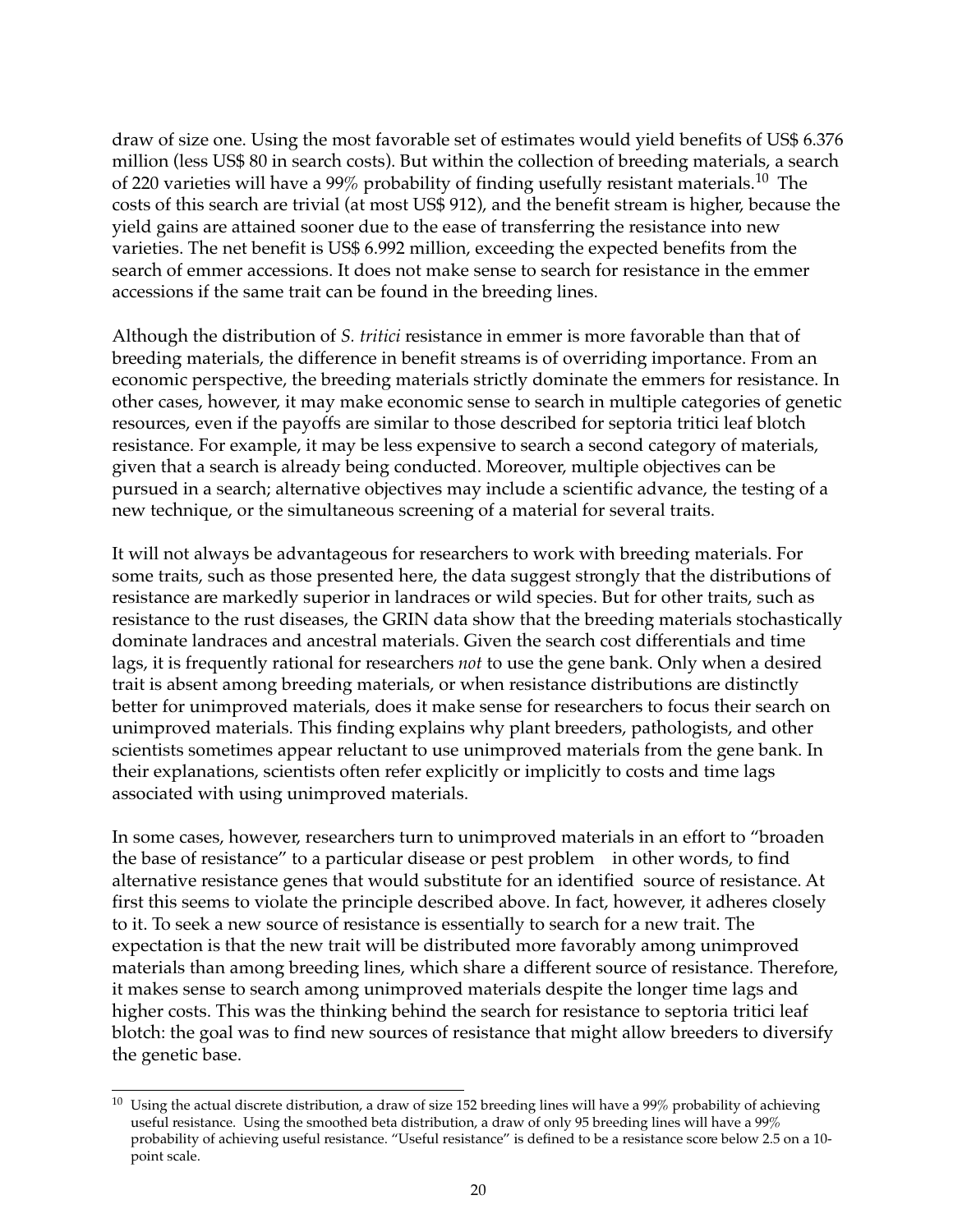# **Conclusions, Implications, and Directions for Further Research**

The results of this study allow us to draw several conclusions relating to the management and valuation of *ex situ* collections of genetic resources. One conclusion is that the optimal scale of a search for desirable traits is very sensitive to the size of the economic problem, as well as to the probability distribution for the trait. For some traits, the payoffs are simply not large enough to justify exhaustive searches. For other traits, the distributions are such that small searches will suffice. There are occasional situations, however, where the distribution of resistance and the payoffs to discovery are such that large searches are justified—under these circumstances large collections will prove quite valuable. Russian wheat aphid is one such example.

A second conclusion is that differences across types of genetic materials in the cost of searching and in the associated time lags can lead to optimal search strategies in which some materials are systematically ignored. Unless the probability of success with emmer is dramatically higher than with breeding lines, so long as the time lags associated with incorporating desirable traits from emmer are higher than the time lags associated with breeding lines, accessions of emmer will not be searched. Given conventional breeding techniques, the fact that many gene banks have been little used is economically rational—yet it says nothing about their long-term value as technologies and breeders' demand for traits evolve. Until new wide cross and molecular techniques can substantially reduce the cost and time constraints on evaluation and pre-breeding, we should expect that collections of landraces and wild relatives will be seldom used. Moreover, it is rational to turn to unimproved materials only after breeding lines have been searched extensively without success and the economic problem is large.

A third conclusion is that even in large collections, there are non-trivial benefits associated with marginal accessions. We have not yet attempted to model the entire marginal value of accessions, but the results presented here are suggestive. There are some situations where large searches are economically profitable, and by extension, large collections will be valuable. The question that remains is *how often* are large searches warranted, and with what expected payoffs. Our preliminary reading of the recent history of breeding is that marginal accessions are not redundant, and the conclusion of Simpson et al*.* (1996) is almost certainly not empirically relevant for a collection of genetic resources in an important economic crop like wheat.

The notion that unused gene banks are "morgues" and lack value is a total misreading of the economics of search. Our model implies that, with current search and transfer techniques, collections of landraces will indeed be used only on rare occasions—but high values will be associated with those uses. In other situations, it will be "efficient," in an economic sense, to keep landraces sitting unused in banks.

Further, it is important to recognize that we have used the term "utilization" in its narrowest sense. Even if breeding programs infrequently place direct demands on gene banks, each year large numbers of accessions are sent out on request to scientists for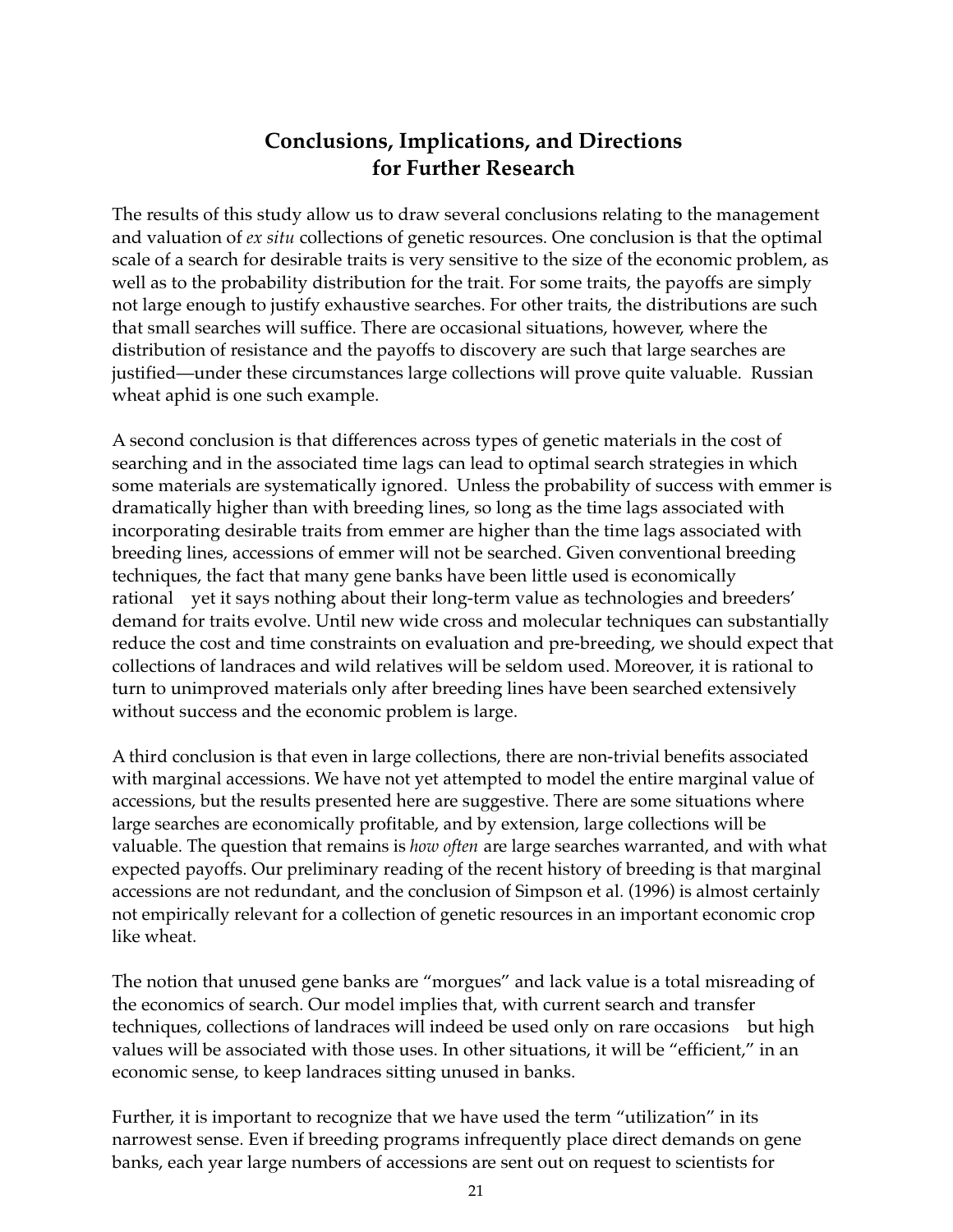genetics research and to increase the knowledge of the biochemical and molecular basis of traits. Gene banks are "utilized" for the accumulation of scientific knowledge, which in turn renders their use by breeding programs more strategic.

The results provided in this paper are illustrative. The main conclusion is that it is possible, using a straightforward process, to arrive at empirically sensible answers to questions about the valuation and management of *ex situ* collections of genetic resources. To answer such questions, we propose a relatively simple framework based on search theory. Our analysis depends on a two simplifying assumptions, neither of which is particularly restrictive. First, we have modeled the use of an *ex situ* germplasm collection as a source of resistance to a disease and pest, rather than as a source of other traits of agronomic importance. In the past, breeders' demand for new sources of resistance to diseases and pests appear to have motivated most of the searches of *ex situ* wheat collections. Many experts believe, however, that future increases in yield potential in bread wheat, and hence the demand for genetic resources, is most likely to arise from quantitative characteristics that are more costly to evaluate (Reynolds et al*.* 1996). Our model can be adapted for analyzing issues related to the search for such traits.

Our second simplifying assumption is that scientists "know" the form of the distribution of useful traits across all relevant populations when often they do not. In principle, however, our analysis would be essentially identical if scientists simply "guessed" the distributions on the basis of all available information. We do not, however, model the process by which scientists may *learn* about the distributions of useful traits. We assume here that researchers make a one-time decision about how many materials to evaluate, and that the search is conducted at a moment in time. More realistically, however, we could allow for a sequenced search in which different numbers of materials can be screened at different points in time. Sequential search could allow researchers to improve their prior information about distributions of resistance, to identify subpopulations with different resistance distributions, and to allow for repeated draws (for example, see Rausser and Small 1997). Does it make sense to initially search through a small sample of genetic resources, as a way of assessing the likely differences across types of material, or as a way of acquiring specialized knowledge about where to find desirable traits?

It is feasible that questions of this kind can be answered using the techniques and approaches outlined in this paper. Given a sufficiently large set of distributions for traits of economic value, the model proposed here could also be used to generate estimates of the expected value of adding accessions to a collection. Some questions are harder. How, for example, will new technologies affect the materials that can be searched or the costs of search? How will they change optimal search strategies? Will the current wave of biotechnological change raise or lower the marginal value of genetic resources? These are questions of substantial policy importance which remain to be addressed in future research.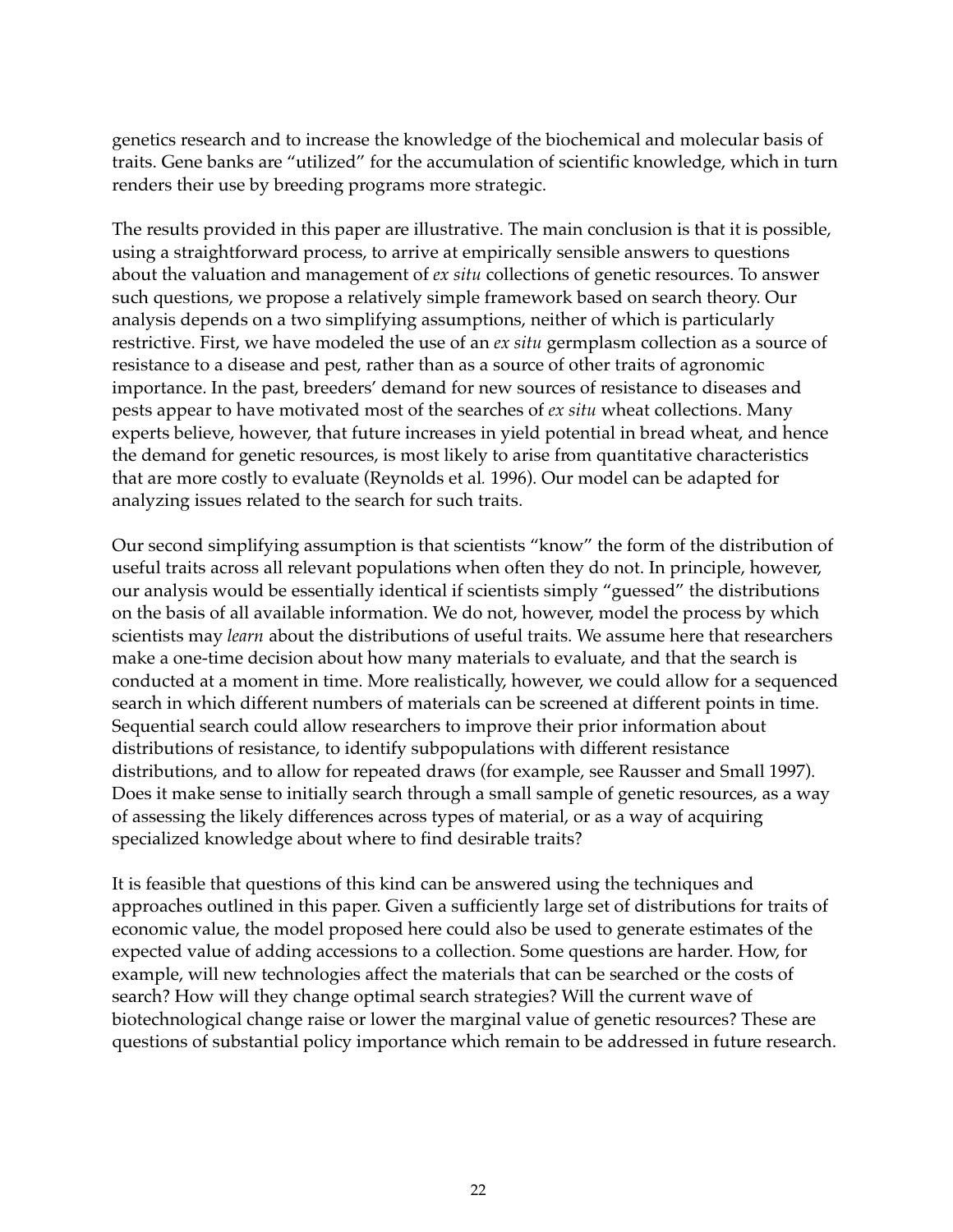# **Appendix 1. Methods**

## **Probability Distributions for Traits**

This paper draws on characterization and evaluation data for wheat varieties from the Genetic Resources Information Network (GRIN) compiled by the United States Department of Agriculture's (USDA) Agricultural Research Service. Data are collected by crop on a number of traits. Scientists have screened large numbers of varieties in the USDA germplasm collections for certain attributes, or "descriptors." These descriptors can be categorized in several ways. Typically, scientists distinguish between descriptors that are useful in identifying a particular variety through phenotypic characteristics and those that are of economic significance. The term "characterization" refers to screening for identifying phenotypic attributes; the term "evaluation" refers to screening for economically important traits, such as resistance to biotic or abiotic stresses.

In the GRIN data on wheat, a set of descriptors has been proposed by the Wheat Crop Germplasm Committee. For different descriptors, different numbers of varieties have been characterized or evaluated. For some descriptors, no systematic data are available. Thus, in the GRIN data, there are no data available for resistance to cereal leaf beetle (*Oulema melanopus*) or to bacterial leaf blight (*Pseudomonas syringae*). For other descriptors, enormous amounts of evaluation data are available. For example, between 10,000 and 20,000 varieties of bread wheat have been evaluated for resistance to each of three biotypes of Hessian fly (*Mayetiola destructor*). For some descriptors, the data include multiple observations on specific varieties. Where a particular variety has been tested in several trials or in several locations, it may show several observations.

For our work, we are interested in relatively crude measures of the distributions of traits within the population of wheat varieties. In particular, we relied on summary data compiled by the GRIN search software. This software provides a count of the number of varieties meeting specified search criteria. We recorded the numbers of varieties that achieved given scores for certain descriptors. We also disaggregated the data to consider possible differences within the collection of wheat varieties among landraces, cultivars, breeding lines, and other types of material.<sup>11</sup>

For purposes of time and interest, we focused our attention on the descriptors referring to economically useful traits—primarily, disease and pest resistance—rather than on phenotypic identifiers. This decision reflects our interest in the "economically important" traits, but it probably has little impact on our conclusions: in general, the two categories of descriptors are distributed in similar fashion. We also chose to consider the *performance* of varieties under evaluation conditions, rather than the *genetic composition* of those varieties, because this is the relevant criterion for economically important traits. We are interested in the frequency with which resistance to common bunt occurs in the population; we are much less interested in the underlying genetic mechanism of resistance. Thus, it is not the actual allele frequencies that we measure or describe here; instead, it is the phenotypic outcome.

 $11$  In the data, these various classifications of varieties are said to describe the "improvement status" of varieties.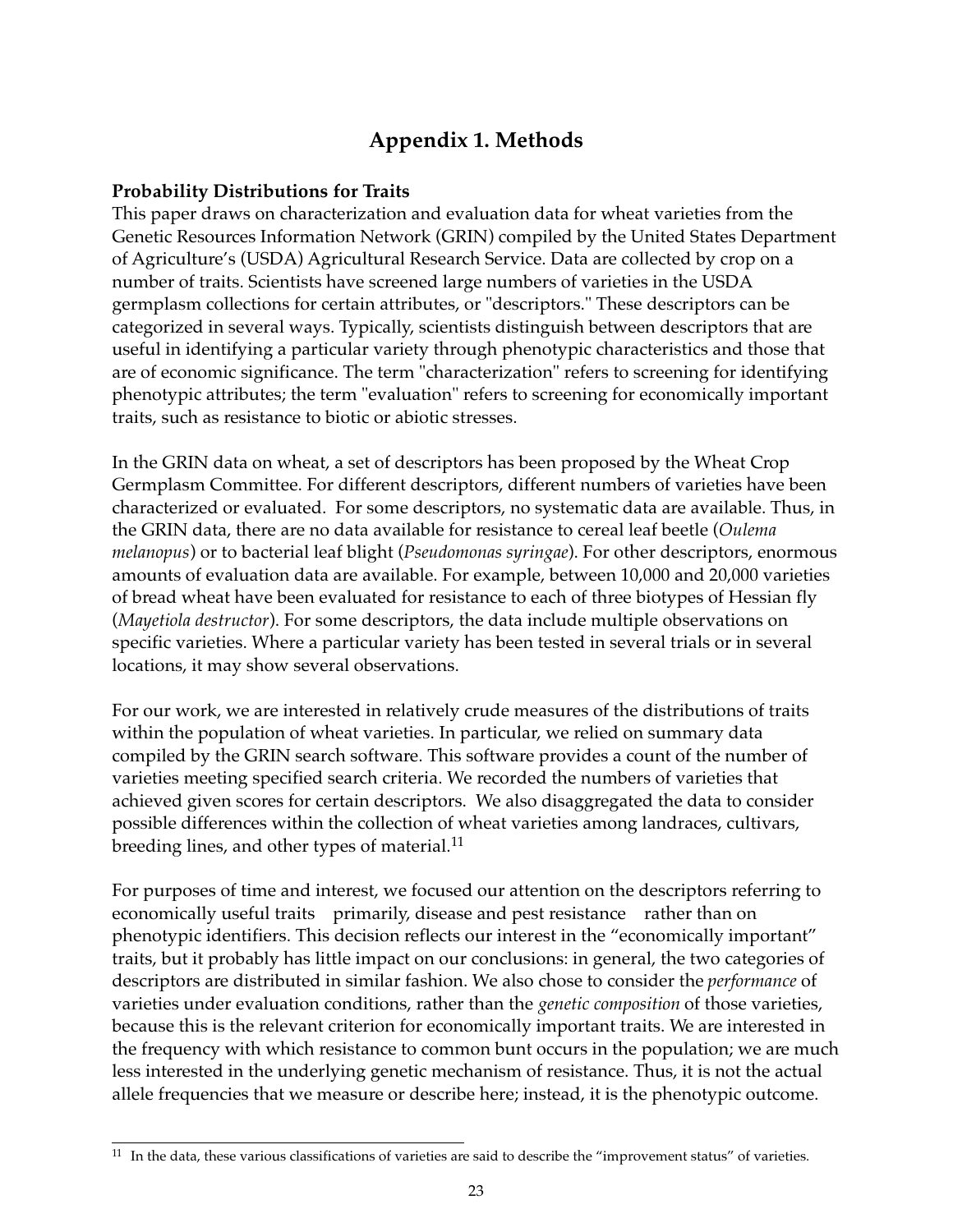With data on allele frequencies, we could arrive at estimates of how much genetic material is actually gained with a new variety of wheat, allowing us to address more directly questions about the benefits and costs associated with expanding the global collection of wheat germplasm.

## **Benefits Streams**

The estimated diffusion paths for wheat varieties carrying resistance or tolerance to disease *i* in environment *m* were generated using logistic functions. Ceiling cumulative adoption levels were computed as

$$
(1.1) \tK_{im} = \alpha_m \theta_m D_{im'}
$$

where  $\alpha_m$  is the weighted average percent of semidwarf varieties grown in 1990 that were CIMMYT crosses or had at least one direct CIMMYT parent, θ*m* is the weighted average percent adoption of semidwarf varieties in that year, *Dim* is estimated percent of area affected by disease *i* in environment *m,* and weights used were regional areas planted to spring bread wheat by environment *m* (Byerlee and Moya 1993).

The initial year of the diffusion path*,*  $(T_{\vec{j}}+\overline{T}_m)$ , was set seven years later in marginal than in favorable environments. This implies a breeding research lag *T – <sup>m</sup>* of seven years for favorable environments and 14 years for marginal environments. The *Dim* estimates, like the disease loss data, were developed from secondary sources and personal communication with CIMMYT staff.

Average annual percent yield losses due to disease over geographical areas (*g*) were estimated from a combination of losses reported in secondary literature sources, losses summarized in CIMMYT (1985), and personal communication of CIMMYT staff.<sup>12</sup>

For *Septoria tritici,* we assumed a 2% loss (Scharen and Sanderson 1983). The losses avoided in the first year of diffusion of varieties carrying new resistance to Russian wheat aphid (RWA) were estimated as 5% of yield in affected areas, as assumed in the report by the Great Plains Agricultural Council on Russian wheat aphid (1989). Marasas et al*.* (1997) report trial data, researchers' estimates, and farmers' estimates of yield losses to RWA in the Republic of South Africa. These estimates range from 9 to 13% in trials, and 2 to 20% among farmers surveyed in 1995. The variation in the percent of yield lost in farmers' fields is clearly very high.

The expected lifetime of a given source of resistance to RWA is not yet known both because the genetic basis of resistance is not yet fully understood and because cultivars with new sources of resistance have only recently been grown commercially. Marasas et al*.* (1997) report that since 1993, eight resistant cultivars have been released in the Republic of South Africa. Most contain the same single gene (*Dn1*); the longevity of resistance based on this gene is not yet known. In the baseline scenarios, we have assumed a lifetime of 15 years for a new source of resistance to RWA, and 10 years for *Septoria tritici*. Depreciation rates for

<sup>12</sup> Scharen and Sanderson (1983); Dubin and Rajaram (1996); Marasas et al. (1997); Great Plains Agricultural Council on Russian Wheat Aphid (1989); Robinson (1994); and J. Dubin and L. Gilchrist (personal communication).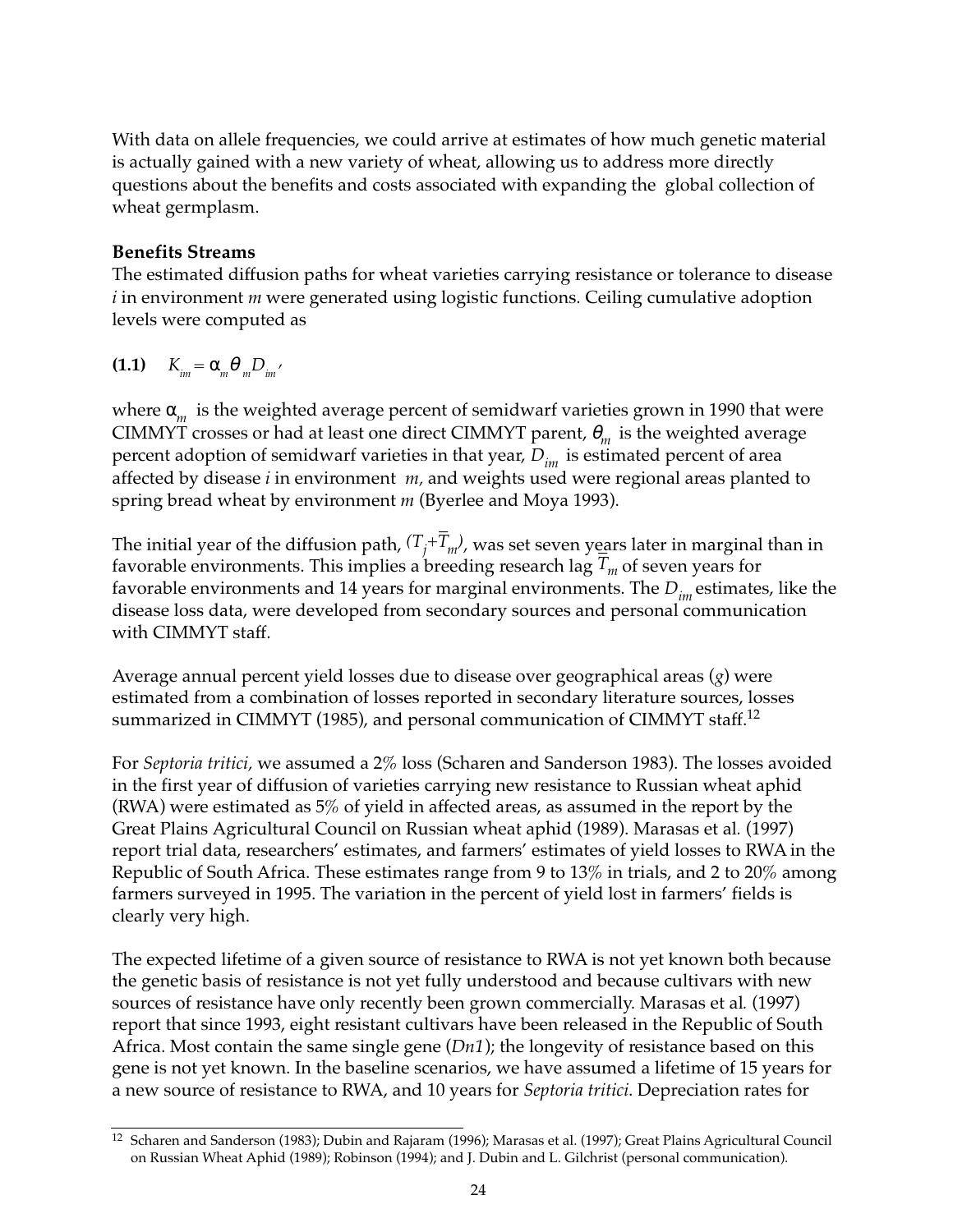resistance were estimated using straight-line depreciation from the initial percent yield savings to zero yield savings over the lifetime or resistance.

In general, disease pressures are lower in dry environments than in wet, warm environments, although this is not always true. In all scenarios we assumed a longer lifetime of resistance to *Septoria tritici* in the semi-arid areas, as well as a lower initial yield loss due to disease. The spring wheat environments in which RWA has caused relatively large losses are semi-arid, including parts of the Southern Cone of South America (in Argentina and Chile) and West Asia (in Iran and Turkey). Other countries in which the incidence and magnitude of losses are relatively high (the U.S., Canada, South Africa, Spain, and nations of Central Asia) or where the environment is favorable for the disease (parts of Australia and East Africa) are not within the major environments for growing spring bread wheat that are included in CIMMYT's traditional mandate. The areas of highest disease pressure for *Septoria tritici* are found in the Southern Cone of South America (Brazil, Chile, Argentina, and Uruguay).

Yields by environment and year ( $y_{mt}$ )were generated from average farm-level yields in 1990 by environment, with an annual reduction of 0.5% (backwards in time) from 1990 for favorable environments and an annual reduction of 0.165% in marginal environments to remove the effect of gains in yield potential through breeding that occurred during that period (Sayre et al*.* 1998; information on differences in environment based on Byerlee and Moya 1993).<sup>13</sup>

Dat on total areas and average 1990 bread wheat yields in environment *m* were obtained from databases of the CIMMYT Economics Program, and the definition and description of the environments used in the analysis are found in Rajaram and van Ginkel (1996). The spring bread wheat area included in the analysis represents approximately 70-80% of the traditional mandate area of CIMMYT.14

For a summary of the base parameters used in the benefit simulations, see Appendix Table 1.

## **Cost Structure**

Appendix Figure 1 illustrates how the distribution of costs changes over time in a search process. In the early years of the search, relatively more is spent on evaluation. In the case of the search for resistance to septoria tritici leaf blotch, transfer of resistance began before genetic studies commenced. At what point spending on genetic studies begins depends on the objective of the search. If the search for alternative sources of resistance is more important than the time lapse until a new source of resistance (whatever its genetic base) enters the breeding program, genetic studies will begin sooner.

<sup>&</sup>lt;sup>13</sup> We did not correct for gains in maintenance breeding or resistance to disease. The yield series reflects actual yield levels in the presence both of disease and cultivation of resistant varieties. A more accurate series could be developed based on potential yield levels, changing disease pressures, and changing cultivation patterns.

<sup>&</sup>lt;sup>14</sup> The data on which various estimates are based are least reliable for the People's Republic of China—the largest wheat producer in the developing world. The information in CIMMYT databases for China is limited relative to that of other major wheat producers in the developing world, although efforts are underway to improve it.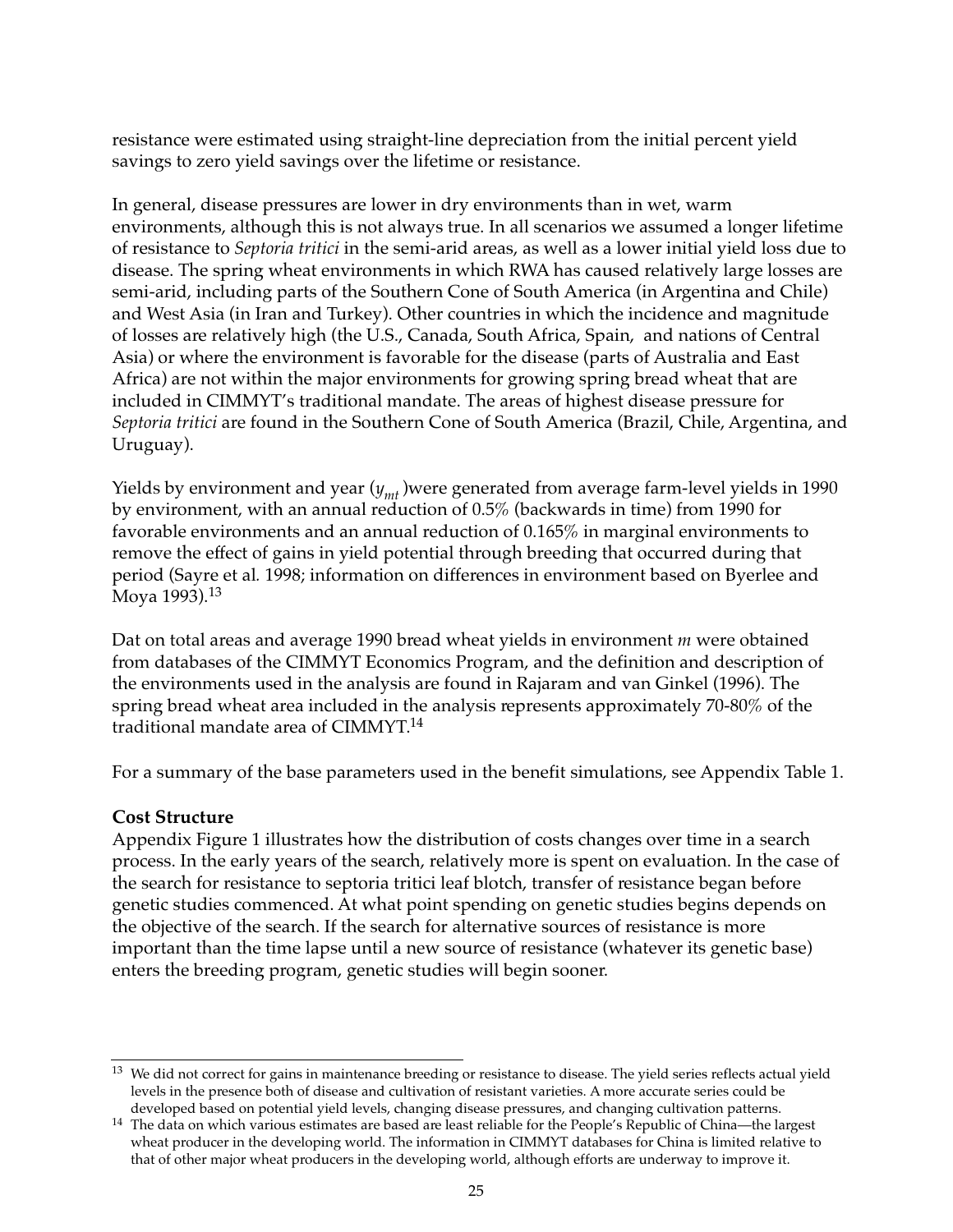

**Appendix Figure 1. Costs of germplasm evaluation and utilization, for** *Septoria tritici* **resistance, in 215 accessions of emmer, by type of scientific activity.**

|                                  | <b>Total</b><br>area<br>(m ha) | Affected<br>area<br>(m ha) | Adoption<br>ceiling<br>for CIMMYT-<br>derived<br>materials<br>$(\%$ area) | Adoption<br>lag<br>(yr) | 1990<br>yield<br>(t/ha) | Average<br>initial<br>vield<br>savings<br>$(\%$ yield) | <b>Expected</b><br>lifetime<br>of<br>resistance<br>(yr) | Annual<br>rate of<br>depreciation |
|----------------------------------|--------------------------------|----------------------------|---------------------------------------------------------------------------|-------------------------|-------------------------|--------------------------------------------------------|---------------------------------------------------------|-----------------------------------|
| Russian wheat aphid              |                                |                            |                                                                           |                         |                         |                                                        |                                                         |                                   |
| Mega-environment 1               | 32                             |                            |                                                                           |                         | 2.56                    |                                                        |                                                         |                                   |
| Mega-environment 2               | 7.5                            |                            |                                                                           |                         | 2.66                    |                                                        |                                                         |                                   |
| Mega-environment 3               | 1.7                            |                            |                                                                           |                         | 1.42                    |                                                        |                                                         |                                   |
| Mega-environment 4a              | 5.4                            | 2.7                        | 33                                                                        | 7                       | 0.83                    | 5                                                      | 15                                                      | $-0.000341$                       |
| Mega-environment 4b              | 3.1                            | 1.4                        | 50                                                                        | 7                       | 1.27                    | 5                                                      | 15                                                      | $-0.000341$                       |
| Mega-environment 4c              | 3                              |                            |                                                                           |                         | 1.09                    |                                                        |                                                         |                                   |
| Russian wheat aphid <sup>a</sup> |                                |                            |                                                                           |                         |                         |                                                        |                                                         |                                   |
| Argentina/Chile                  |                                | 3.1                        | 0.8                                                                       | $\boldsymbol{0}$        | 2.1                     | 5                                                      | 15                                                      | $-0.000341$                       |
| West Asia/North Africa           |                                | 5.4                        | 0.3                                                                       | 7                       | 1.0                     | 5                                                      | 15                                                      | $-0.000341$                       |
| Mexico                           |                                | 0.4                        | 1.0                                                                       | $\theta$                | 3.485                   | 5                                                      | 15                                                      | $-0.000341$                       |
| Spain                            |                                | 0.5                        | 0.9                                                                       | $\theta$                | 2                       | 5                                                      | 15                                                      | $-0.000341$                       |
| Former Soviet Union/             |                                |                            |                                                                           |                         |                         |                                                        |                                                         |                                   |
| Eastern Europe                   |                                | 4.6                        | 0.1                                                                       | 7                       | 1.5                     | 5                                                      | 15                                                      | $-0.000341$                       |
| South Africa / Zimbabwe          |                                | 1.2                        | 0.6                                                                       | $\boldsymbol{0}$        | 1.7                     | 5                                                      | 15                                                      | $-0.000341$                       |
| Kenya/Ethiopia                   |                                | 0.45                       | 0.1                                                                       | $\boldsymbol{0}$        | 1.5                     | 5                                                      | 15                                                      | $-0.000341$                       |
| U.S.                             |                                | 7                          | 0.3                                                                       | $\boldsymbol{0}$        | 2.2                     | 5                                                      | 15                                                      | $-0.000341$                       |
| Canada                           |                                | $\mathbf{1}$               | 0.3                                                                       | $\boldsymbol{0}$        | $\overline{2}$          | 5                                                      | 15                                                      | $-0.000341$                       |
| Septoria tritici leaf blotch     |                                |                            |                                                                           |                         |                         |                                                        |                                                         |                                   |
| Mega-environment 1               | 32                             |                            |                                                                           |                         | 2.56                    |                                                        |                                                         |                                   |
| Mega-environment 2               | 7.5                            | 4                          | 70                                                                        | $\boldsymbol{0}$        | 2.66                    | 3                                                      | 10                                                      | $-0.003041$                       |
| Mega-environment 3               | 1.7                            | 1.7                        | 56                                                                        | $\theta$                | 1.42                    | 3                                                      | 10                                                      | $-0.003041$                       |
| Mega-environment 4a              | 5.4                            |                            |                                                                           |                         | 0.83                    |                                                        |                                                         |                                   |
| Mega-environment 4b              | 3.1                            | 3.1                        | 50                                                                        | 7                       | 1.27                    | $\overline{2}$                                         | 15                                                      | $-0.001346$                       |
| Mega-environment 4c              | $\mathfrak{Z}$                 |                            |                                                                           |                         | 1.09                    |                                                        |                                                         |                                   |

| Appendix Table 1. Summary of base parameters for benefits simulations |  |  |
|-----------------------------------------------------------------------|--|--|
|-----------------------------------------------------------------------|--|--|

Note: Some of these parameters are varied for the analysis, as reported in text tables.

<sup>a</sup> Based on CLIMEX model delineation reported in Robinson (1994).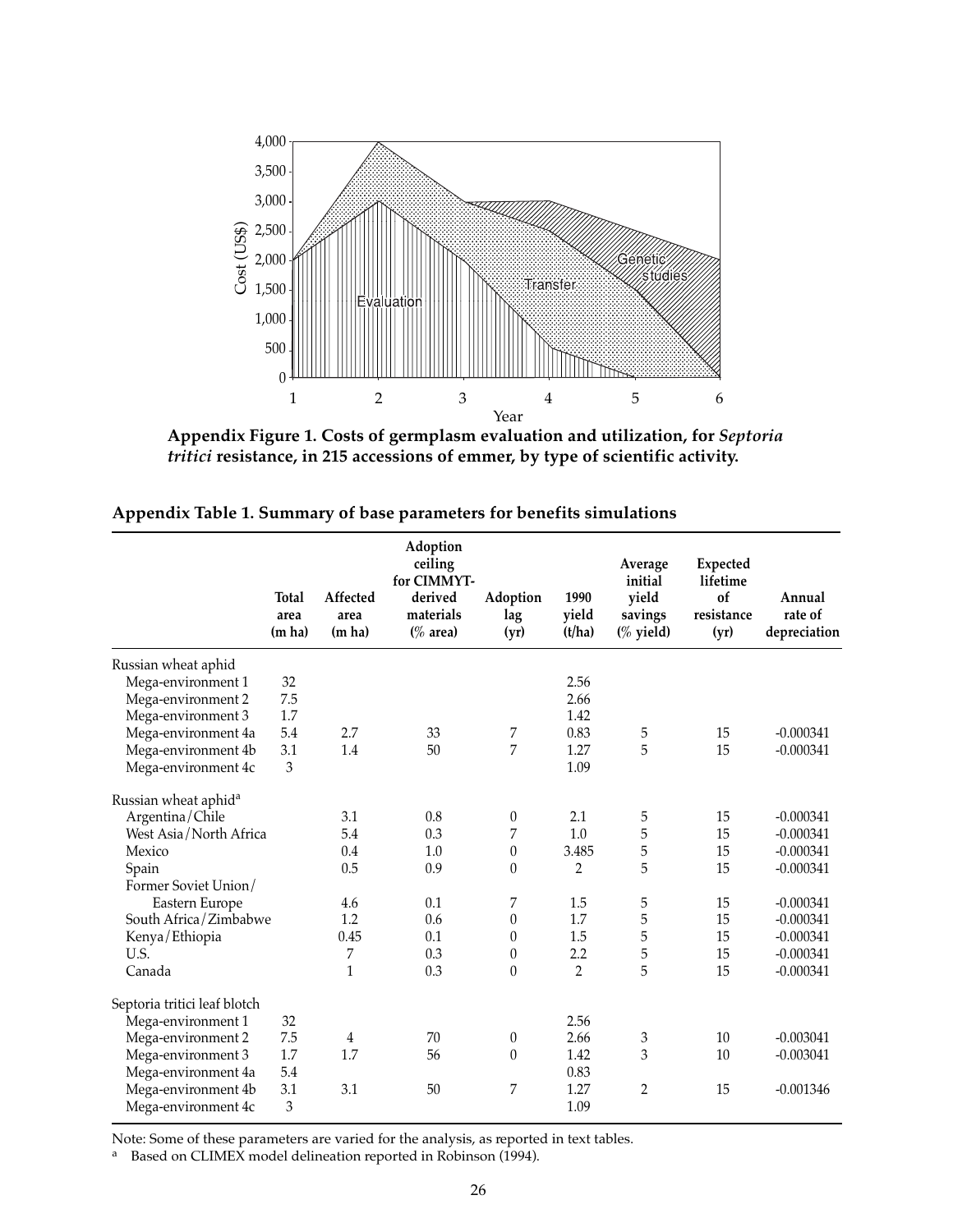### **References**

- Autrique, E., M.M. Nachit, P. Monneveux, S.D. Tanksley, and M.E. Sorrells. 1996. Genetic diversity in durum wheat based on RFLPs, morphophysiological traits, and coefficient of parentage. *Crop Science* 36: 735-42.
- Brown, G. Jr. 1990. Valuation of genetic resources. In G.H. Orians, G.M. Brown Jr., W.E. Kunin, and J.E. Swierzbinski (eds.), *The Preservation and Valuation of Biological Resources*. Seattle, Washington: University of Washington Press.
- Byerlee, D. and P. Moya. 1993. *Impacts of International Wheat Breeding Research in the Developing World, 1966-90*. Mexico, D.F.: CIMMYT.
- Chen, H.B., J.M. Martin, M. Lavin, and L.E. Talbert. 1994. Genetic diversity in hard red spring wheat based on sequence-tagged-site PCR markers. *Crop Science* 34: 1628-1632.
- CIMMYT. 1985. *Wheat Producing Regions in Developing Countries*. Mexico, D.F.: CIMMYT.
- du Toit, F. 1987. Resistance in wheat (*Triticum aestivum*) to *Diuraphis noxia* (Hemiptera: Aphididae). *Cereal Research Communications* 15: 175-179.
- Dubin, H.J., and S. Rajaram. 1996. Breeding disease-resistant wheats for tropical highlands and lowlands. *Annual Review of Phytopathology* 34: 503-26.
- Evenson, R.E. and Y. Kislev. 1975*. Agricultural Research and Productivity*. New Haven, Connecticut: Yale University Press.
- Evenson, R.E. 1993. Genetic resources: Assessing economic value. Manuscript. New Haven, Connecticut: Yale University, Department of Economics.
- Evenson, R.E. 1996. Valuing genetic resources for plant breeding: Hedonic trait value and breeding function methods. Manuscript prepared for the CEIS-Tor Vergata University Symposium on the Economics of Valuation and Conservation of Genetic Resources for Agriculture, 13-15 May, Rome, Italy.
- Food and Agriculture Organization (FAO) of the United Nations. 1996. *The State of the World's Plant Genetic Resources for Food and Agriculture.* Background documentation prepared for the International Technical Conference on Plant Genetic Resources, Leipzig, Germany, 17-23 June, 1996. Rome, Italy: FAO.
- Fuentes, S., and L. Gilchrist. 1994. O programa de septoria de CIMMYT. *Melhoramento* 33: 507-523.
- Gilchrist, L.I., and A. Mujeeb-Kazi. 1996. Septoria tritici leaf blotch resistance germplasm derived from bread wheat/D genome synthetic hexaploids. Poster presented at the Annual Meetings of the American Society of Agronomy, August, Indianapolis, USA.
- Gilchrist, L.I. and B. Skovmand. Evaluation of emmer wheat (*Triticum dicoccon*) for resistance to *Septoria tritici.* 1995. In L. Gilchrist, M. van Ginkel, A. McNab, and G.H.J. Kema (eds.), *Proceedings of a* Septoria tritici *Workshop.* Mexico, D.F.: CIMMYT.
- Great Plains Agricultural Council on Russian Wheat Aphid. 1990. Russian wheat aphid economic loss summary-1989. In *Proceedings of the Fourth Russian Wheat Aphid Workshop*, 10-12 October 1990. Montana State University, Bozeman, Montana.
- Harvey, T.L., and T.J. Martin. 1990. Resistance to Russian wheat aphid, *Diuraphis noxia*, in wheat (*Triticum aestivum*). *Cereal Research Communications* 18: 127-129.
- Jansen, H.G.P., and R. Barker 1990. Adoption ceilings and modern coarse cereal cultivars in India. *American Journal of Agricultural Economics* 72: 653-663.
- Marasas, C., P. Anandajayasekeram, V. Tolnay, D. Martella, J. Purchase, and G. Prinsloo. 1997. *Socio-Economic Impact of the Russian Wheat Aphid Control Research Program.* Gaborone, Botswana: Southern African Center for Cooperation in Agricultural and Natural Resources Research and Training (SACCAR).
- Maxted, N., B.V. Ford-Lloyd, and J.G. Hawkes (eds.). 1997 *Plant Conservation: The* In Situ *Approach.* London, U.K.: Chapman and Hall.
- Pearce, D. W., and D. Moran, in association with the Biodiversity Programme of the IUCN (the World Conservation Union). 1994. *The Economic Value of Biodiversity*. London, U.K.: Earthscan.
- Pecetti, L., and A. B. Damania. 1996. Geographic variation in tetraploid wheat (*Triticum turgidum* ssp*. turgidum convar.* durum) landraces from two provinces in Ethiopia. *Genetic Resources and Crop Evolution* 43: 395-407.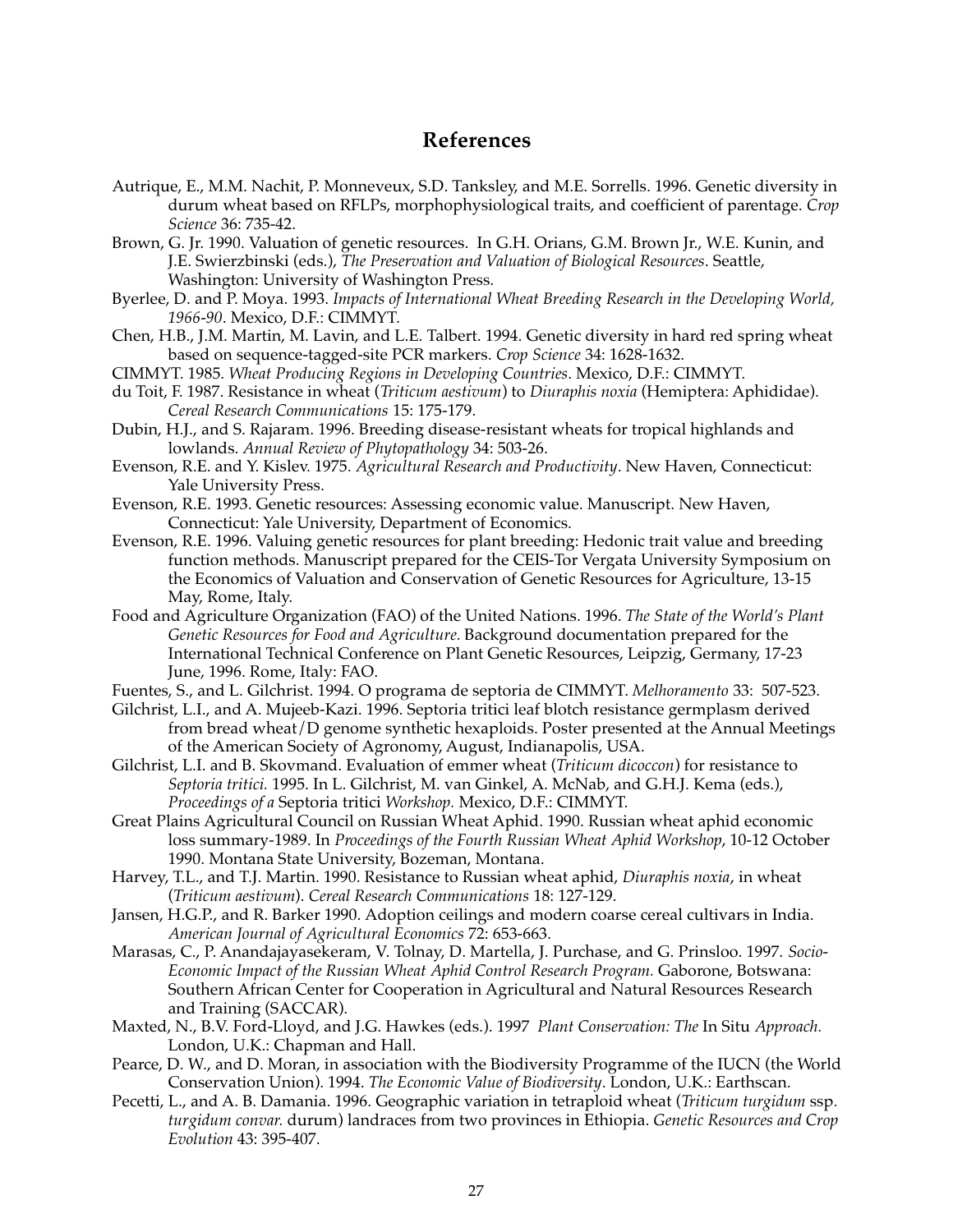- Rajaram, S., and M. van Ginkel. 1996*. A Guide to the CIMMYT Bread Wheat Section*. Wheat Program Special Report No. 5. Mexico, D.F.: CIMMYT.
- Rausser, G.C., and A.A. Small. 1997. *Bioprospecting with Prior Ecological Information.* Giannini Foundation Working Paper No. 819. Berkeley, California: Dept. of Agricultural and Resource Economics, University of California, Berkeley.
- Reynolds, M.P., S. Rajaram, and A. McNab (eds.). 1996. *Increasing Yield Potential in Wheat: Breaking the Barriers.* Mexico, D.F.: CIMMYT.
- Robinson, J. 1994. *Identification and Characterization of Resistance to the Russian Wheat Aphid in Small-Grain Cereals: Investigations at CIMMYT, 1990-92*. CIMMYT Research Report No. 3. Mexico, D.F.: CIMMYT.
- Robinson, J., and B. Skovmand. 1992. Evaluation of emmer wheat and other Triticeae for resistance to Russian wheat aphid. *Genetic Resources and Crop Evolution* 39: 159-163.
- Sayre, K.D., R.P. Singh, J. Huerta-Espino, and S. Rajaram. 1998. Genetic progress in reducing losses to leaf rust in CIMMYT-derived Mexican spring wheat cultivars. *Crop Science* (in press).
- Scharen, A.L., and Sanderson, F.R. 1985. Identification, distribution and nomenclature of the Septoria species that attack cereals. In: A.L. Scharen (ed.), *Septoria of Cereals: Proceedings of a Workshop*. USDA-ARS Publication No. 12. Washington, D.C.: U.S. Department of Agriculture.
- Simpson, R.D., R.A. Sedjo, and J.W. Reid. 1996. Valuing biodiversity for use in pharmaceutical research*. Journal of Political Economy* 104:(1): 163-85.
- Smale, M. 1997. The Green Revolution and wheat genetic diversity: Some unfounded assumptions. *World Development* 25: 1257-1269.
- Souza, E., C.M. Smith, D.J. Schotzko, and R.S. Zemetra. 1991. Greenhouse evaluation of red winter wheats for resistance to Russian wheat aphid (*Diuraphis noxia,* Mordvilko). *Euphytica* 57: 221- 225.
- Swanson, T. 1995. The values of global biodiversity: The case of PGRFA. Paper prepared for presentation at the Technical Consultation on Economic and Policy Research for Genetic Resource Conservation and Use, 21-22 June, 1995, International Food Policy Research Institute, Washington, D.C.
- Tanksley, S.D., and S.R. McCouch. 1997. Seed banks and molecular maps: Unlocking genetic potential from the wild. *Science* 277: 1063-1066.
- Tsegaye, S., H.C. Becker, and T. Tesemma. 1994. Isozyme variation in Ethiopian tetraploid wheat (*Triticum turgidum*) landrace agrotypes of different seed color groups. *Euphytica* 75: 143-147.
- Webster, J.A., and S. Amosson. 1994. *Economic Impact of the Russian wheat aphid in the Western United States: 1992-1993.* A Report by the Russian Wheat Aphid Task Force to the Great Plains Agricultural Council, 1994. Great Plains Agricultural Council Publication 152, December 1994.
- Wright, B.D. 1997. Crop genetic resource policy: The role of *ex situ* genebanks. *The Australian Journal of Agricultural and Resource Economics* 41: 81-115.